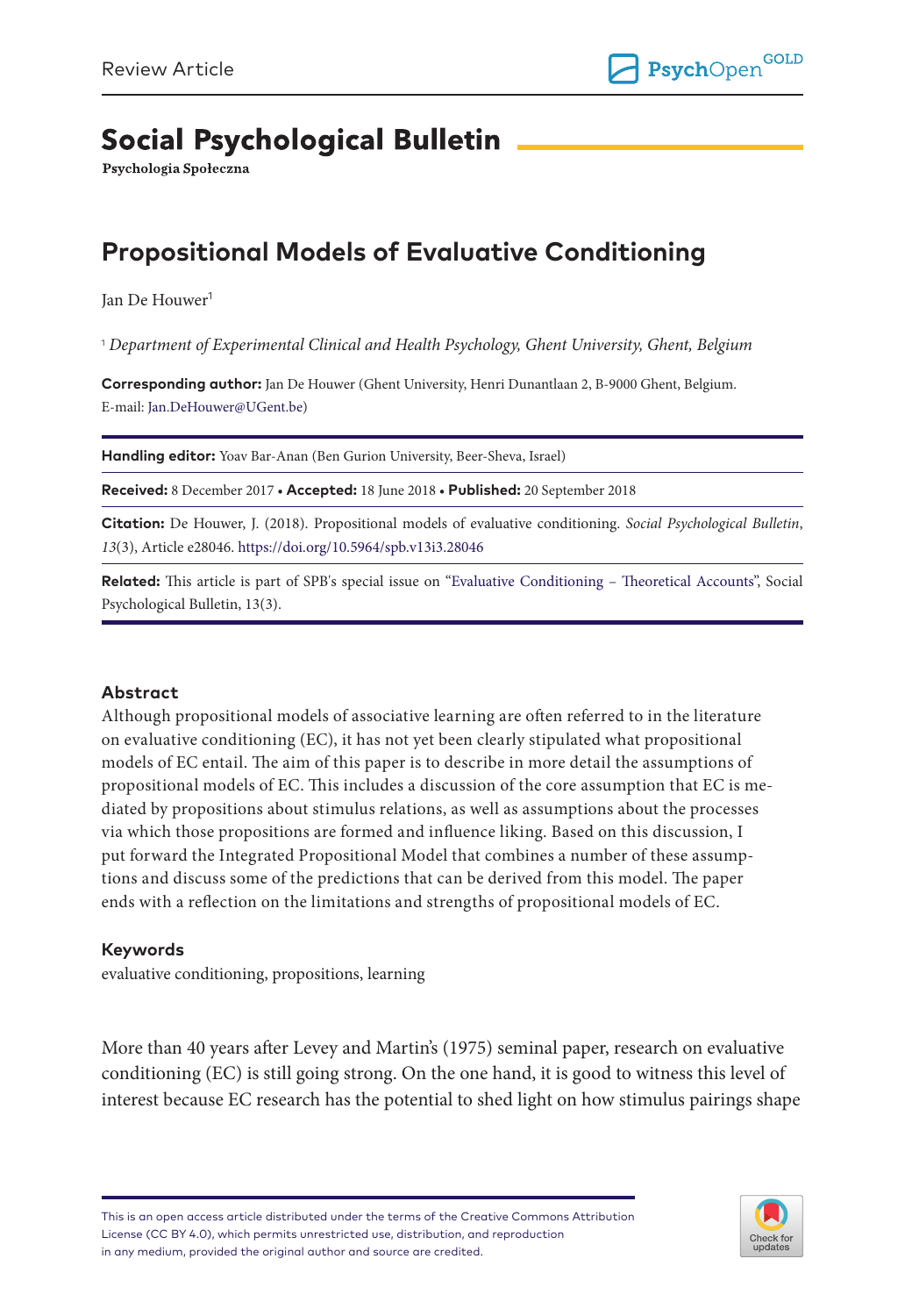our likes and dislikes. On the other hand, it is disconcerting to see that after so many years, there is still much debate about when and how stimulus pairings change evaluations. For many years, progress in research on EC was hampered by uncertainty about the definition of EC. Initially, EC was often considered to be a mechanism that produces evaluative associations in memory. More recently, it has been argued that EC is best defined as an empirical phenomenon, namely as the impact of stimulus pairings on liking (De Houwer, 2007). By separating the to-be-explained phenomenon from the explanatory mechanisms, the latter definition paved the way for a wider variety of ideas about the mechanisms that underlie EC effects. As is evidenced by the content of this special issue, theoretical diversity has increased substantially in the EC literature. But this observation also evokes mixed feelings. On the one hand, theoretical diversity leads to debates that stimulate new research and could thus lead to a better understanding of both moderators and mediators of EC. On the other hand, too much focus on mediating mechanisms continues to detract attention away from finally establishing practical guidelines on how EC can be deployed most effectively and efficiently in real life.

While acknowledging that EC research would benefit from an increased focus on the practical use of EC, within the context of this special issue, the current paper focuses on ideas about the mechanisms that mediate EC. More specifically, I try to clarify some of the assumptions that propositional models make about the nature of those mechanisms. The propositional models that are typically referred to in the EC literature (e.g., De Houwer, 2009; Mitchell, De Houwer, & Lovibond, 2009) were developed to account for associative learning, that is, for the impact of stimulus pairings on behavior in general. They have their roots predominantly in research on human causal learning (e.g., De Houwer & Beckers, 2002; Waldmann & Holyoak, 1992) but have also often been related to EC (e.g., Corneille & Stahl, 2018; Hofmann, De Houwer, Perugini, Baeyens, & Crombez, 2010; Sweldens, Corneille, & Yzerbyt, 2014). Surprisingly, however, a paper-length treaty of what propositional models of EC actually imply is still lacking. The current paper aims to advance the debate about propositional models as they apply to EC. I also put forward one instance of a propositional model that combines assumptions about different processing steps that are involved in EC effects. In doing so, I hope to eliminate some of the misunderstandings about the nature and implications of propositional models of EC that have surfaced in the literature and during many informal discussions with colleagues.

I will not, however, put forward a formalized model that can easily be falsified. Although there are advantages to having falsifiable formalized models, at least in current psychology, such models tend to oversimplify inherently complex psychological phenomena. This often results in an emphasis on moderators that are important primarily because they have the potential to falsify models while ignoring other moderators simply because the models have little to say about them. Moreover, because formalized models often have a protective belt of parameters that can be adjusted to rescue the model in the face of falsification (Lakatos, 1970), in reality most formalized psychological models are neither precise nor falsifiable when considering the class of all possible variants of the model. I therefore

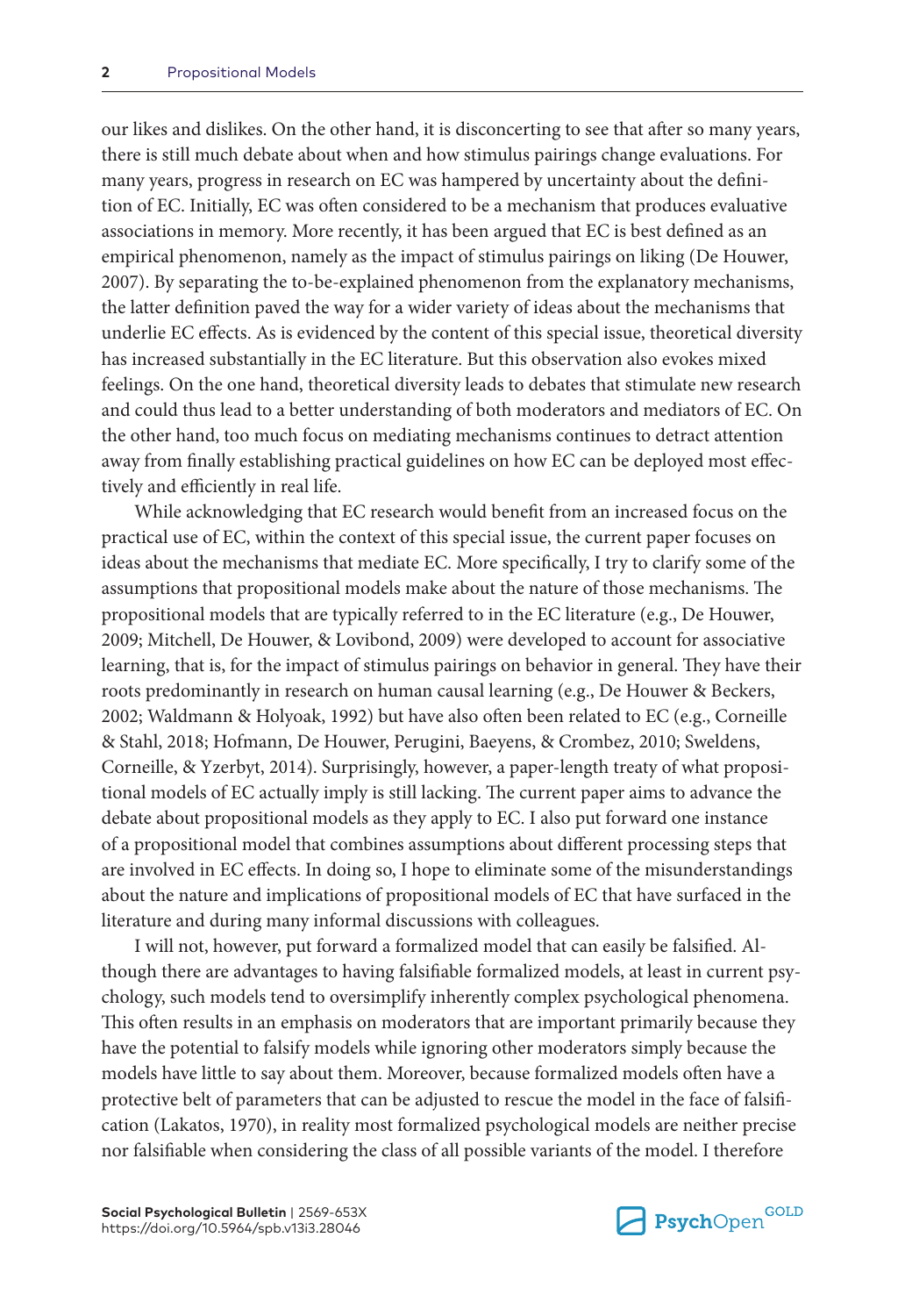believe that there is merit in entertaining other types of models that are more informal but that reveal new answers to old questions, that generate new questions and new predictions, and that point at new ways of influencing behavior. Propositional models of associative learning, as I conceive of them, belong to the second type. I see them as a class of (current and future) models that are defined by the core assumption that associative learning is mediated by the formation of propositions. Postponing the formalization of this core idea allows one to appreciate more fully the wide range of processes that contribute to learning in general and EC in particular. Some might argue that it is more appropriate to refer to these ideas as a theoretical perspective or framework rather than as a theoretical model. Because it is not clear to me what criteria "true" models should meet, nor whether there are many ideas in psychology that "truly" deserve this label, I will not take a definite stance on this issue. I do hope to show, however, that the ideas underlying propositional models of EC – when understood correctly – can foster progress in EC research.

## **Assumptions That Propositional Models Do and Do Not Make**

#### **Core Assumption**

The class of propositional models of EC encompasses all current and future models that postulate that stimulus pairings can influence liking only after a proposition has been formed about the relation between the stimuli.<sup>1</sup> A proposition about a stimulus relation is an informational unit that is defined in terms of its informational content: it is a mental representation that contains information about the nature of the relation between stimuli (e.g., A *predicts* B, A *causes* B, A *co-occurs with* B). Because there are many different ways in which stimuli can be related, different propositions can be formed about the same stimulus pair. For instance, the same pairing of stimulus A with stimulus B can lead to the proposition that A *co-occurs with* B, that A *predicts* B, or that A *causes* B (De Houwer, 2009). Which propositions are formed depends not only on the spatio-temporal properties of the stimulus relation (when and where stimuli occur in space and time) but also on other factors such as the broader context (including instructions) and the background knowledge that people possess (Lagnado, Waldmann, Hagmayer, & Sloman, 2007). Many propositions encode more than mere spatio-temporal information (e.g., the proposition "A causes B" encodes also information about which stimulus has causal power). Nevertheless, it is important to note that propositions about stimulus relations can also encode only spatio-



<sup>1</sup> In principle, it is also possible that the pairing of a neutral and a valenced stimulus leads to a proposition about the relation between the neutral stimulus and the evaluative response to the valenced stimulus (e.g., "when I see this stimulus, I always get a bad feeling"; see Gast & Rothermund, 2011). That is, the propositions that mediate EC might also involve information about evaluative responses. For reasons of simplicity, in this paper, I consider only propositions about stimulus relations. First, conceptually, it is sometimes difficult to make a distinction between what is a stimulus and what is a response. Second, theoretically, the assumptions and predictions of propositional models are most often unaffected by whether the mediating propositions involve information about evaluative responses.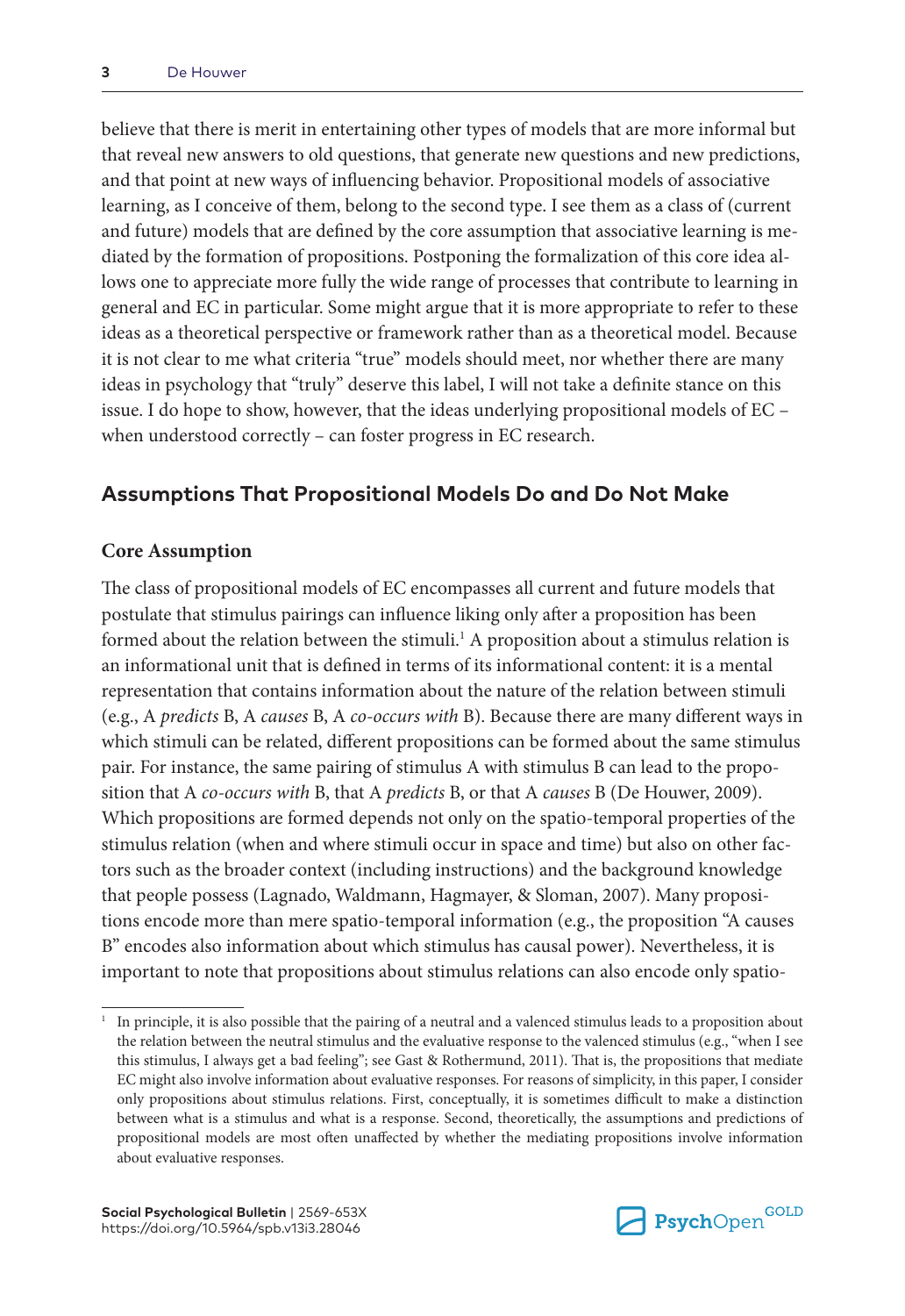temporal information (e.g., A *co-occurs with* B) or only the fact that there is a relation (e.g., A *is somehow related to* B). All propositions, however, are statements about the world and therefore have a truth value in the philosophic sense. This means that each proposition has the potential to be true or untrue, even if its subjective or objective truth cannot be determined in actuality (e.g., even the statement "angels have wings" qualifies as a proposition). The fact that propositions have truth value allows for the operation of inferential processes by which truth value can be transferred or transformed from one proposition to another.

Propositions are fundamentally different from associations. Whereas propositions are defined in terms of their informational *content*, associations are representational *structures* that allow for activation to spread from one node to another. Although fundamentally different, propositions can be related to associations by looking at the informational content that associative structures can encode. On the one hand, a single association that links two nodes is very limited in its capacity to encode relational information (e.g., to encode the difference between "A *causes* B" and "A *predicts* B"; Gentner, 2016; Hummel & Holyoak, 2003). Therefore, associative models according to which EC is mediated by the formation of simple associations are incompatible with propositional models: they cannot capture the relational information nor the truth value that define propositions. On the other hand, some have argued that more complex associative structures (e.g., parallel distributed networks of associations) can capture complex relational information (e.g., Gawronski & Bodenhausen, 2006). If it is indeed the case that these networks can encode propositional content (i.e., statements with a truth value that specify relational information) then these complex associative network models should not be contrasted with propositional models; in fact, they would qualify as instances of propositional models (De Houwer, 2014a).<sup>2</sup>

Some have argued that because associative structures could *in principle* encode propositional content, the debate between association formation models and propositional models of EC is therefore without substance (e.g., Gawronski, Balas, & Hu, 2016). I disagree. Most current association formation models involve simple associative links that cannot encode propositional content (see Hofmann et al., 2010, for a review). Even the models that postulate the existence of more complex associative networks only hand-wave to the idea that those networks could encode propositions. In actuality, there is no associative network model that even comes close to simulating the effects of relational information (e.g., Hummel & Holyoak, 2003) and there are good reasons for why this is the case (Hummel, 2010). This is probably why during the long reign of association formation models, proponents of those models rarely, if ever, initiated research on the role of relational information in associative learning (including EC): their models have nothing to say about this. Hence, until



<sup>2</sup> Although these types of associative network theories of propositional learning can have the benefit of being more formalized, they have the downside of being committed to a particular representational structure. Propositional models that are not committed to a representational structure have more degrees of freedom and thus have more flexibility and scope. Still, it seems easier to reach agreement about representational content and about the environmental events that influence this content than agreement on the representational structures in which this content is embedded (De Houwer & Moors, 2015). Too much focus on representational structure could thus be counterproductive.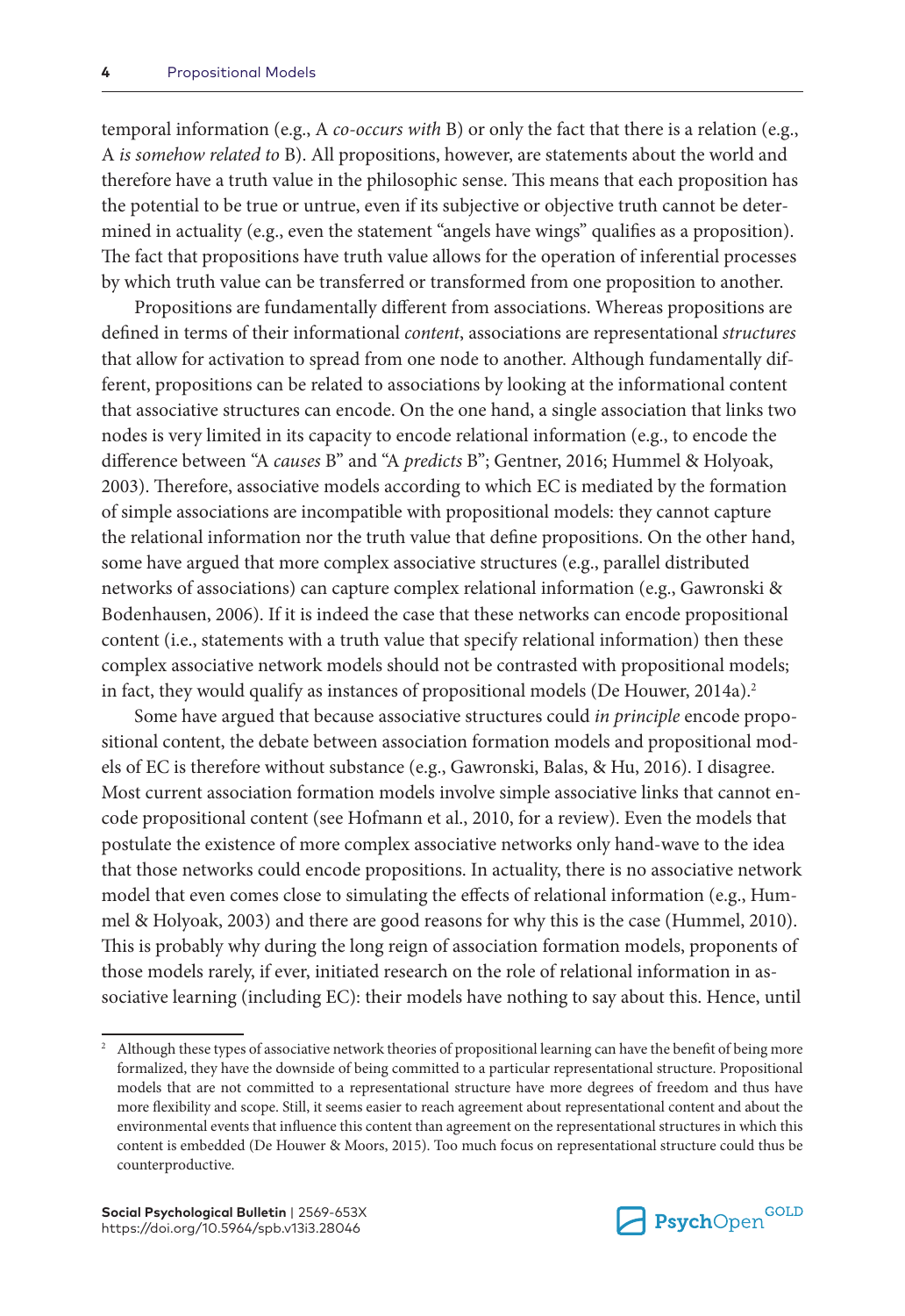association formation models are developed that can deal in a satisfactory manner with the effects of relational information, propositional models should continue to be contrasted with association formation models.

#### **Other Assumptions**

As I noted above, propositional models of EC are defined by the assumption that stimulus pairings result in a change in liking only if a proposition is formed about the relation between the stimuli. Different propositional models might, however, differ with regard to the assumptions they make about the way in which propositions are formed, the precise content of the mediating propositions, as well as the way in which propositions influence evaluative behavior. In this section, I discuss specific ideas that have been put forward about these additional components of propositional models.

**Formation of propositions: From pairings to propositions about stimulus relations.** It has been argued that the processes by which stimulus pairings lead to the formation of propositions are very similar to the processes by which humans solve problems (De Houwer, 2009; Mitchell et al., 2009). Living organisms are confronted with an environment in which many stimuli (co-)vary in complex ways. Successfully navigating through such an environment requires the detection of certain but not all patterns of covariation. Responding to all covariation would lead to chaotic behavior. Instead, organisms need to detect those covariations that can help them optimize their behavior. This is why the task of adapting to covariation in the environment can be seen as a problem and why learning processes might have much in common with those underlying problem solving. In the remainder of this section, I highlight two commonalities that have important implications for research on EC.

First, just like other forms of problem solving, the formation of propositions about stimulus relations does not result from a mere passive registration of events in the world but from constructive processes that can deploy all the channels of information that organisms have at their disposal. This includes information that is available in memory, that is received from others via instructions, or that can be inferred from the observation of others or from directed interventions in the world. Hence, EC is not an inevitable consequence of stimulus pairings; it arises only when those pairings are mentally constructed in a specific manner. Moreover, because all of these channels produce propositional knowledge, information gained from different channels can easily be combined and used to infer new propositions.

Second, because problem solving is usually considered to be a non-automatic process, proponents of propositional models have typically also characterized the processes underlying proposition formation as non-automatic. More specifically, those processes are assumed to involve awareness (i.e., of the propositions that are produced)<sup>3</sup>, time (i.e., the processes are slow), effort (i.e., they depend on mental resources), and the goal to learn (i.e., they depend



<sup>&</sup>lt;sup>3</sup> There is no reason to assume that the formation of propositions about stimulus relations requires awareness of the processes by which propositions are formed but one could argue that it requires awareness of the input (i.e., the stimuli that are paired) and the output of those processes (i.e., a proposition about how the stimuli are related).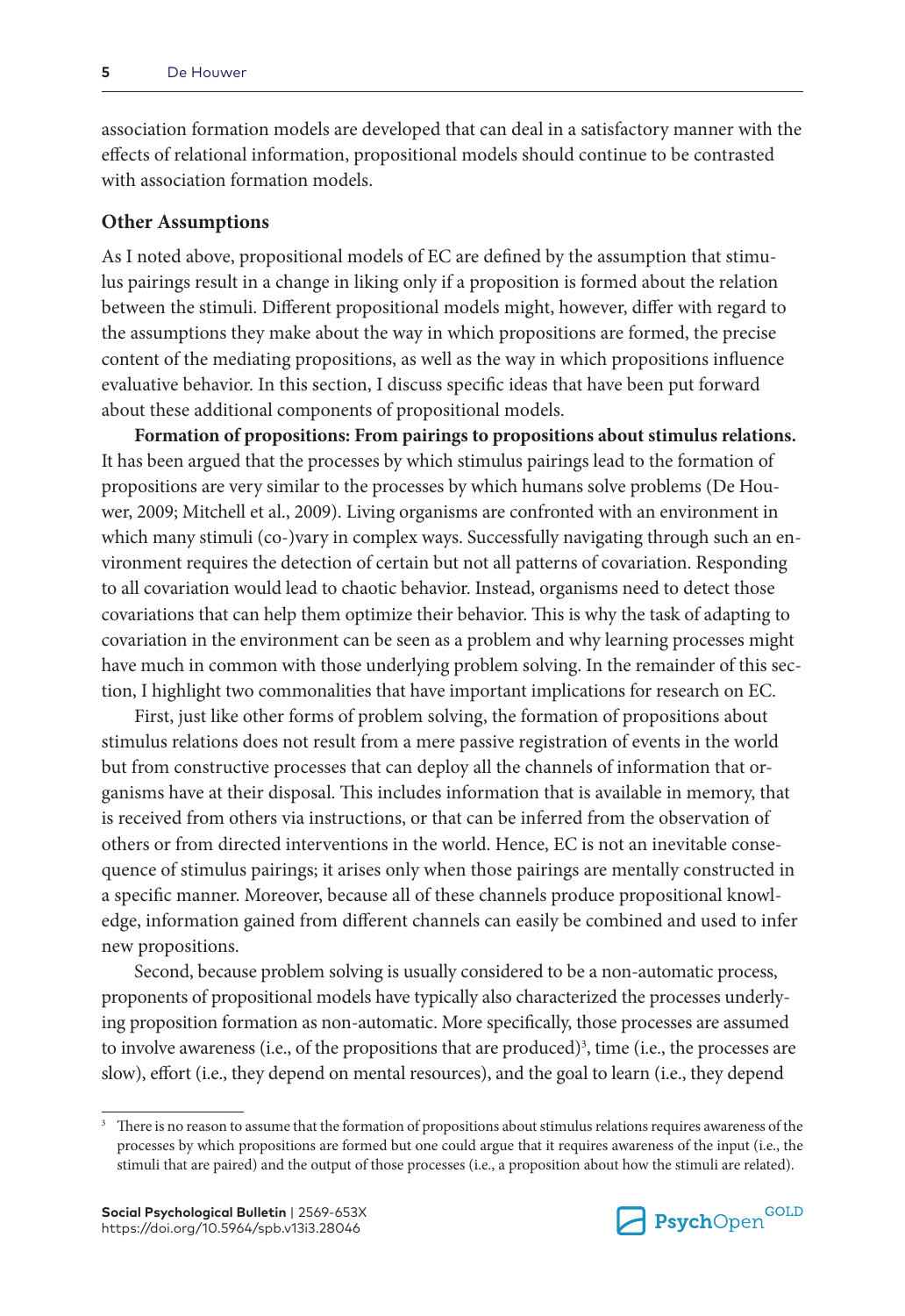on intention). Interestingly, although the evidence is not entirely conclusive, there is strong support for these ideas in the context of EC (e.g., Corneille & Stahl, 2018; Hofmann et al., 2010). Note, however, that some instances of problem solving do seem to have at least some features of automaticity. For instance, solutions to problems can sometimes pop up quickly and almost effortlessly into one's head. But even those instances of problem solving appear to be non-automatic in some respects (e.g., depend on awareness of the solution and the intention to solve the problem; see Moors, 2016, for an insightful discussion of why seemingly non-automatic processes can sometimes also have features of automaticity). Regardless of the existence or nature of automatic problem solving, from the perspective of propositional models, much can be gained by exploring the links between problem solving and EC.4

**The relational content of propositions.** Although propositions can encode different types of relations, proponents of propositional models have until now said little about the variables that determine the relational content of propositions. One obvious factor is the presence of instructions about stimulus relations. For instance, when non-words and words are paired on a computer screen, some participants could be told that the non-word is a synonym of the word it is paired with, whereas others could be told that the two are antonyms (e.g., Zanon, De Houwer, Gast, & Smith, 2014). Also non-verbal cues can influence the content of propositions if those cues have previously been linked with specific types of relations (Hughes, 2012; Hughes, de Almeida, et al., 2018). Finally, the nature of the stimuli is likely to constrain the way in which they are related. For instance, when pairing a word and a non-word, the word might be interpreted as conveying the meaning of the non-word (especially when the experiment is described as a study on learning new words), whereas the same word might be interpreted as a personality trait when it is paired with a picture of an unknown person (especially when the experiment is said to be a study on person perception). Such effects arise because participants bring with them a wide range of propositions that were formed before the start of the experiment and that they deploy in order to make sense of the experimental situation. Making accurate and precise predictions regarding the relational content of propositions that result from pairings is difficult because there is such a diverse range of pre-existing knowledge that participants can bring to bear when confronted with stimulus pairings and so many contextual cues that could influence which knowledge they bring to bear. Nevertheless, propositional models enrich the literature on EC by highlighting the role of relational content in EC, as well as the impact that pre-existing knowledge and contextual factors can have by influencing the relational content of propositions.

Proponents of propositional models of EC have also said little about whether and how differences in relational content lead to differences in the magnitude and direction of the changes in liking. This seems to imply that, in principle, any proposition that relates a neutral stimulus to a valenced stimulus could result in a change in liking. In an earlier



Some might argue that automatic instances of problem solving (and EC) are mediated by associative processes. Although it is difficult to exclude this possibility on an a priori basis, others have convincingly argued that automatic problem solving relies on automatic inferences that are performed on propositional representations (e.g., Sanborn & Chater, 2016).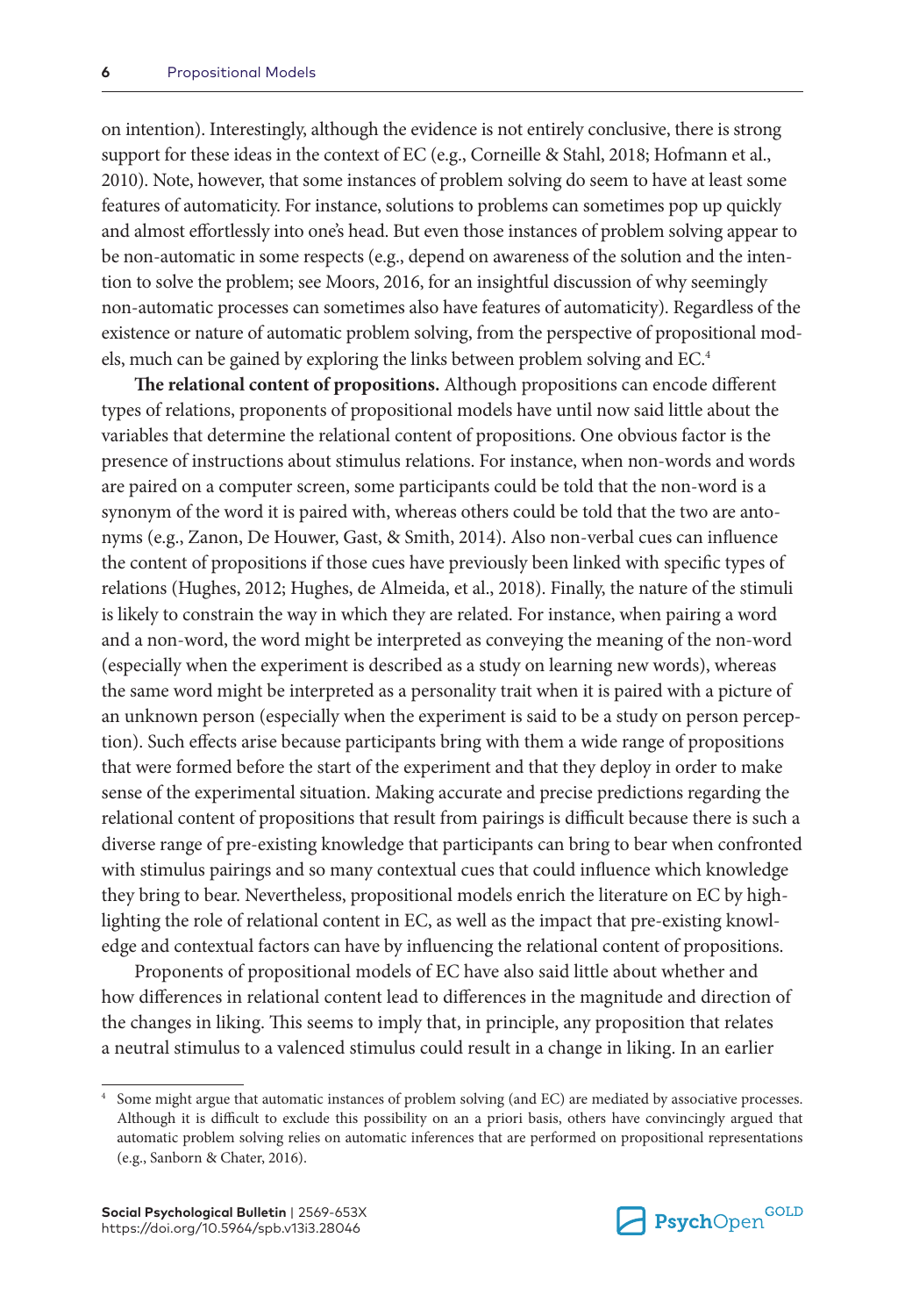paper (De Houwer, 2009), I did note that, compared to other types of associative learning, EC might depend more on propositions about stimulus co-occurrences (A *co-occurs with* B) than on propositions about the predictive relation between stimuli (A *predicts* B). This proposal was based on the idea that evaluative responses are not emitted in order to prepare for the upcoming presentation of a stimulus, unlike to what is the case for many other responses that are studied in conditioning research (e.g., skin conductance responses). It is also in line with the observation that EC is relatively insensitive to manipulations that influence the predictive relation between stimuli (e.g., extinction). However, little research has been directed at verifying this proposal. In a recent paper, Hughes, Ye, Van Dessel, and De Houwer (2018) pointed out that different types of propositions could lead to different changes in liking depending on what attributions those propositions allow for. For instance, whereas the proposition that A *causes* B implies that A is responsible for the presence of B, the proposition that A *predicts* B does not allow one to attribute the presence of B to the presence of A (Heider, 1958). In support of the idea that attributional processes can be important in EC, Hughes, Ye, et al. (2018) observed that the impact of the evaluative properties of B on the liking of A was bigger when the relation between A and B was said to be causal than when it was said to be merely predictive.

**Impact of propositions on behavior: From propositions about stimulus relations to changes in liking**. Because propositions have a truth value and therefore *allow* for the operation of non-automatic, rational inferential processes, it is often assumed that propositions can influence behavior (1) *only* via inferential processes and therefore (2) *only* in a non-automatic, rational manner. In this section, I point out that propositions can, in principle, influence liking not only via non-automatic, rational inferential processes but also via (1) automatic inferential processes and (2) automatic similarity-based retrieval processes.

Inferential processes are processes via which propositions are derived or validated on the basis of other propositions. They can operate in non-automatic ways, that is, only when awareness, time, effort, and intention are involved and in ways that meet rational normative standards as put forward by philosophers. It might well be that some instances of EC involve non-automatic inferential processes that lead to normatively correct conclusions. However, even non-automatic inferential processes can lead to irrational conclusions and thus irrational behavior (e.g., when starting from incorrect premises or following normatively incorrect inference rules). Moreover, it is important to realize that inferential processes can also operate automatically to some degree. In fact, predictive coding models of human cognition (e.g., Metzinger & Wiese, 2017) are built on the assumption that human beings constantly make inferences automatically.<sup>5</sup> The effectiveness of popular behavioral



<sup>5</sup> An anonymous reviewer noted that predictive coding models are closely related to associative models in which the formation of associations depends on prediction error (e.g., Rescorla & Wagner, 1972). However, this does not exclude the idea that predictive coding (and EC) can involve automatic inferences. Moreover, it has been argued that so-called "associative" prediction error models are nothing more than mathematical formalizations of inferential propositional processes that are not inherently associative in nature (i.e., they are situated at Marr's computational level rather than an algorithmic level of explanation; see Cheng, 1997, p. 370) or even incompatible with the spirit of associative models (Jozefowiez, in press).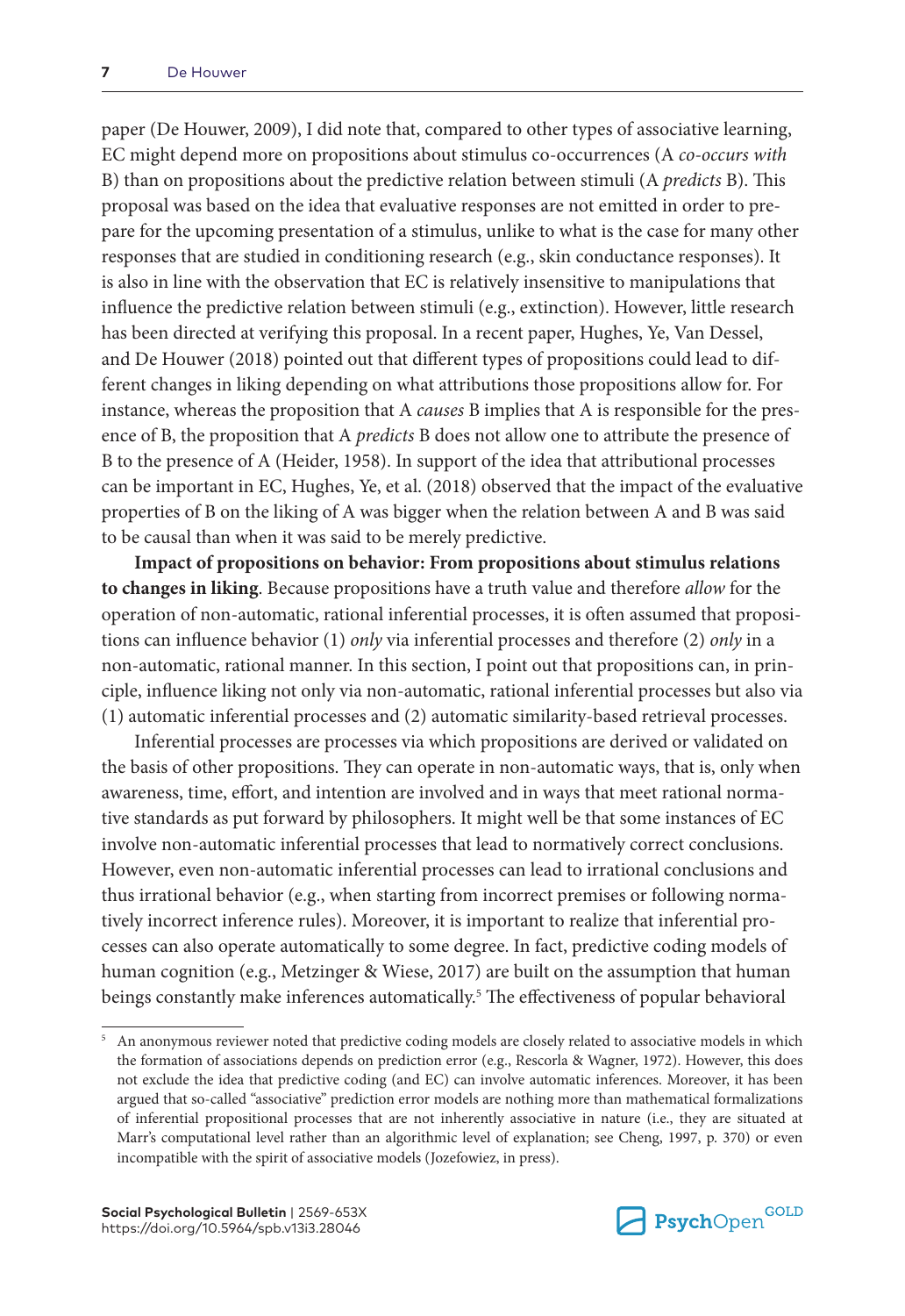techniques such as nudging (e.g., Thaler & Sunstein, 2008) also suggests that humans often base their decisions and behavior on quick-and-dirty reasoning. Drawing on these ideas, Van Dessel, Hughes, and De Houwer (in press) have recently specified a model of how (automatic) inferential processes might underlie the effects of (approach-avoid) actions on liking. When translating their ideas to the context of EC, the model implies that a proposition about a stimulus pairing (e.g., "A co-occurs with B") can be combined with pre-existing propositions (e.g., that similar things tend to co-occur). This sets the stage for the evaluative inference that A (probably) has the same valence as B. In line with predictive coding models, Van Dessel et al. assume that these inferential processes can have features of automaticity. More specifically, both the validation of propositions (whether they are true or untrue) and the derivation of new propositions about stimulus valence can occur with little awareness of the underlying process, quickly, with little effort, or unintentionally.<sup>6</sup>

It is important to realize that propositions might also be operated upon by similaritybased retrieval mechanisms. This possibility is often ignored because of a tendency to confound operating principles and mental representations (see Moors, 2014, for an excellent discussion). There is no reason why the content of representations (i.e., whether they contain relational information) would determine whether those representations can be retrieved from memory on the basis of similarity with the current environment.<sup>7</sup> In fact, one could easily imagine episodic memory models that are compatible with propositional models of EC (e.g., De Houwer, 1998; Stahl & Heycke, 2016). Episodic models (e.g., Hintzman, 1986; Medin & Schaffer, 1978; Schmidt, De Houwer, & Rothermund, 2016) postulate that each event is encoded in memory as a separate trace and that memory traces are activated on the basis of the similarity between the information stored in those memory traces



It would be interesting to compare the automaticity features of the problem solving processes via which propositions about novel stimulus relations are formed and the inferential processes via which those propositions influence evaluative responses and other behavior. It is likely that these processes have much in common. In fact, problem solving might necessarily involve inferences. Nevertheless, to avoid chaotic behavior, it could be advantageous for living organisms to put more restrictions on the detection of novel spatio-temporal relations (of which there are an infinite number in the environment) than on the combination of already available knowledge (which concerns only a subset of all information in the environment) especially when taking into account that inferential reasoning during retrieval can easily be shaped via reinforcement. This is why I tend to emphasize the non-automaticity of the formation of propositions about stimulus relations and the automaticity of inferential retrieval processes via which already available propositions influence liking and other behavior, being well aware of the fact that all processes possess a mix of features of (non-)automaticity that can vary over contexts (see Moors, 2016, for more details). Most importantly, I assume that, whereas the formation of a proposition requires awareness of its content, the retrieval of a proposition could well be achieved and influence liking in the absence of awareness of its content.

<sup>7</sup> The Associative and Propositional Evaluation (APE) model of Gawronski and Bodenhausen (2006) is built on the distinction between two operating principles: similarity based-retrieval and validation. Although Gawronski and Bodenhausen correctly state that validation requires propositional representations, they incorrectly assume that similarity-based retrieval requires associative representations. This incorrect assumption is probably based on the idea that (1) similarity-based retrieval can be realized only via spreading of activation and (2) spreading of activation requires associative representations. If one allows for the possibility that similarity-based retrieval can also involve propositional representations, however, there is little reason left to insist on the presence of associative representations next to propositional representations within the APE model.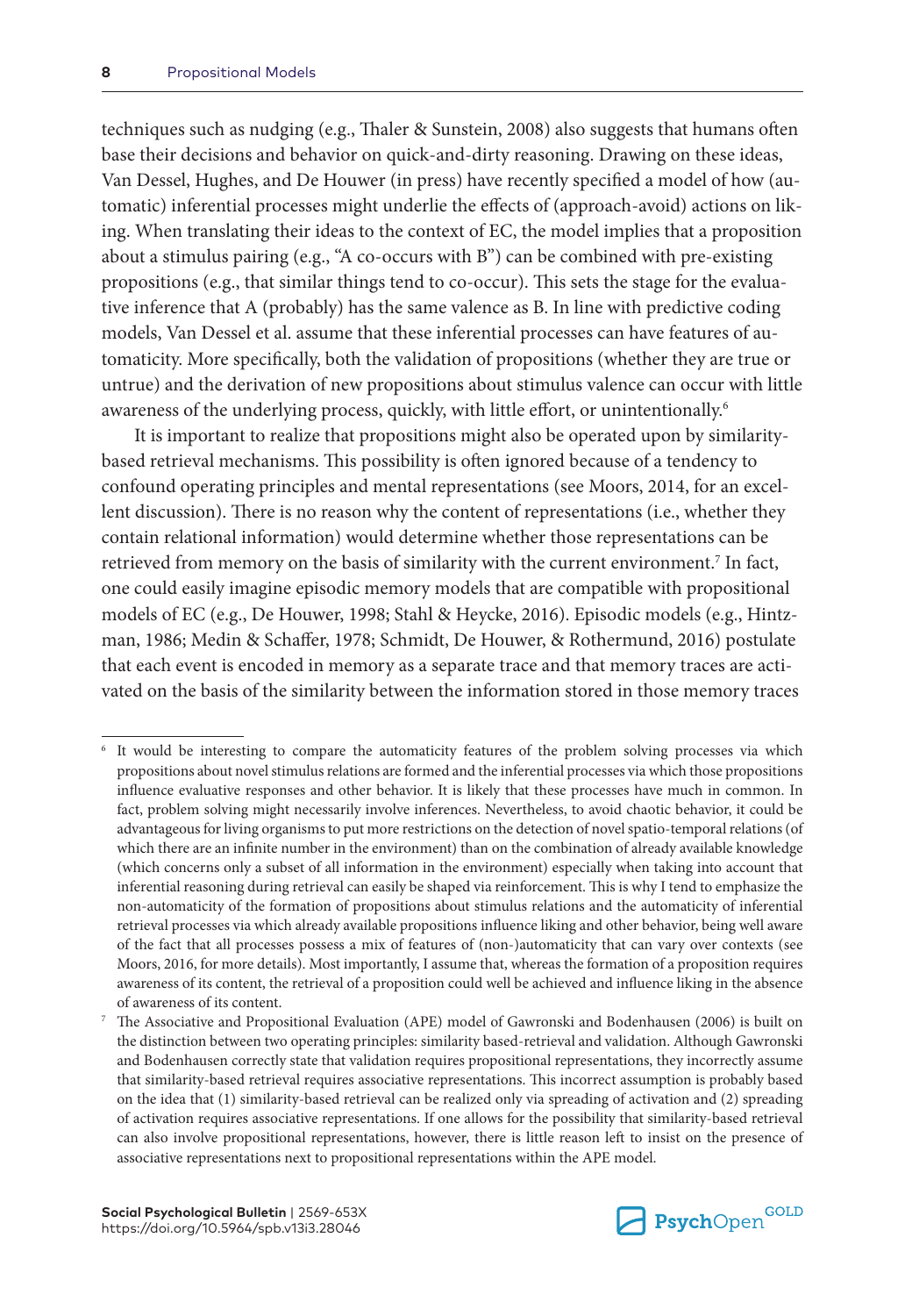and the subjective experience of the current situation. Because memory traces capture the subjective experience of each situation, they are likely to contain propositions, that is, information about the ways in which stimuli and responses are related in that situation (Schmidt et al., 2016). Hence, episodic models seem well suited to model how liking can be influenced by the similarity-based retrieval of propositions.

Note, however, that episodic memory models currently do not take into account the impact of (automatic and non-automatic) inferential processes on EC and are therefore unlikely to capture the full complexity of the mechanisms underlying EC. Also note that allowing for similarity-based retrieval leaves open the question of which propositions can influence liking via *mere* similarity-based retrieval. Once a proposition has been retrieved from memory on the basis of similarity with the current environment, that proposition could influence liking either indirectly (by influencing inferential processes) or directly (without any involvement of inferential processes). It seems reasonable to assume that, once a proposition has been formed about the valence of a stimulus (e.g., "A is good"), the mere presentation of A suffices to retrieve this evaluative proposition in a similarity-based manner, which in turn would suffice to influence evaluative responding to that stimulus without the involvement of inferential processes (but see Van Dessel et al., in press, for the idea that inferential processes might also be involved in the impact of evaluative propositions on evaluative responses). On the other hand, similarity-based retrieval of propositions that relate a stimulus not with a summary valence (e.g., "A is good") but with a valenced event (e.g., "A co-occurred with something good") might have an impact on liking only after this proposition is combined with other propositions (e.g., "things that co-occur with good things tend to be good") via (automatic) inferential processes. In sum, whereas it seems difficult to deny any role for similarity-based retrieval in propositional models of EC, different models could incorporate different assumptions about whether and when similarity-based retrieval of propositions is sufficient to influence liking.

One might argue that permitting similarity-based retrieval of propositions is undesirable for several reasons. First, it renders the class of propositional models virtually immune to falsification. In fact, a propositional model in which changes in liking can result from both (automatic) inferential processes and direct effects of similarity-based retrieval is effectively a dual-process model in that it incorporates two mechanisms via which propositions can lead to EC effects. It thus falls prey to the same criticisms that have been directed at dual-process models in general (e.g., the fact that these models often lack clear assumptions about how the various processes interact; Mitchell et al., 2009; Moors, 2014). Second, allowing for similarity-based retrieval reduces the difference between propositional models and associative models (which also allow for similarity-based retrieval). It therefore removes some of the fuel for the debate between these two classes of models that has fired up EC research during the past decade.

In response to these concerns, it is important to point out that they relate only to propositional models that allow for direct effects of similarity-based retrieval of propositions. Propositional models that postulate only indirect effects of similarity-based retrieval would

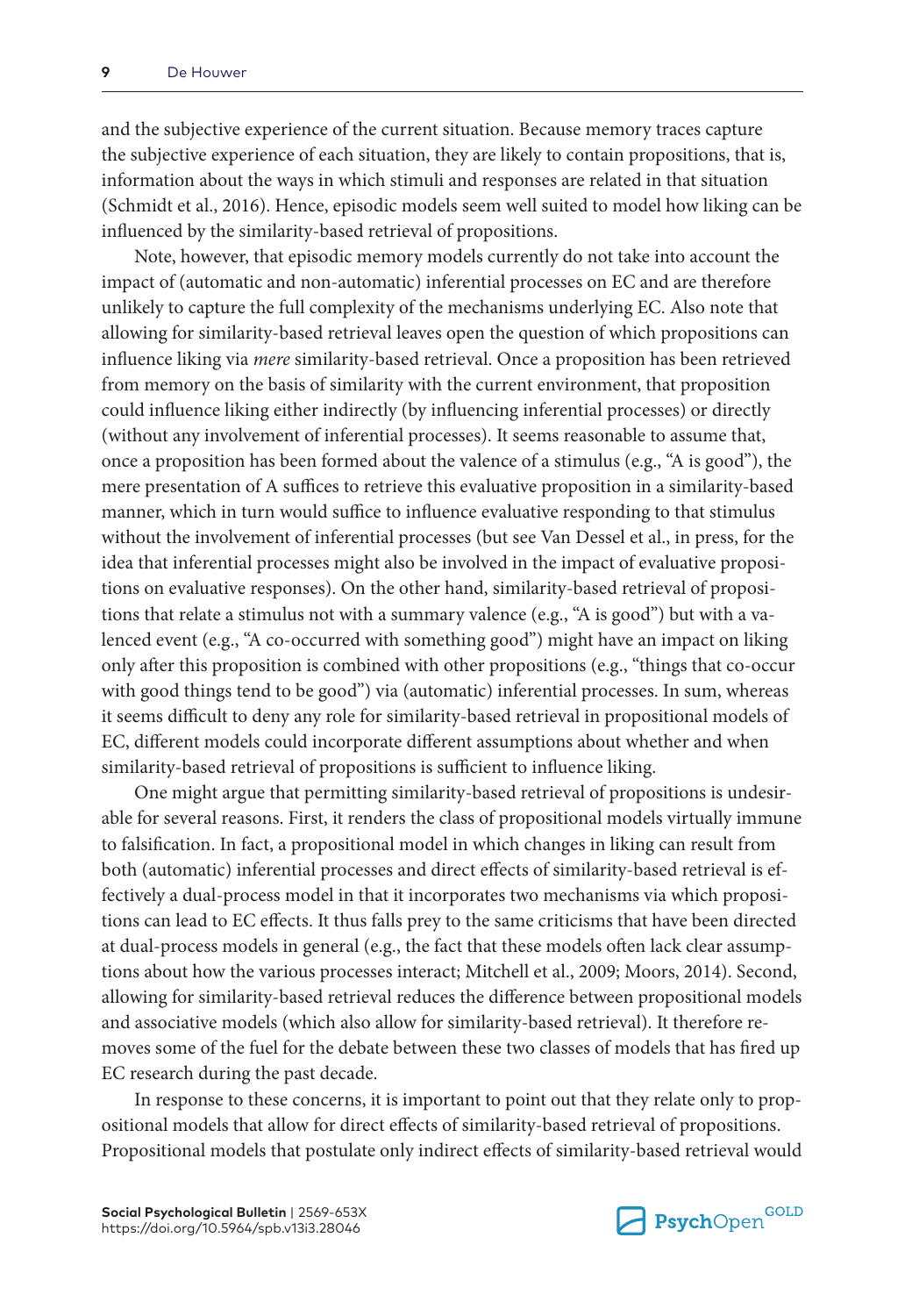not qualify as dual-process retrieval models in the strict sense (i.e., all instances of EC would be mediated by inferential processes) and would be as fundamentally different from associative models than propositional models that do not incorporate similarity-based retrieval. In fact, for reasons of parsimony, there is merit in seeing how far one can get with single-process inferential models of EC according to which propositions about stimulus relations can influence liking only via inferential processes (e.g., a variant of the model put forward by Van Dessel et al., in press).

Nevertheless, there is little point in dismissing offhand the possibility of direct effects of similarity-based retrieval of propositions simply because it makes it more difficult to falsify or differentiate between theoretical models. As noted in the introduction, there are downsides to focusing too much on falsification. Instead, theoretical models can be thought of as tools that help organize existing knowledge about the moderators of phenomena (heuristic value) and discover new moderators (predictive value) with the aim of increasing our capacity to influence those phenomena and the real life behaviors that are instances of those phenomena. There is merit in acknowledging that EC might be mediated by both inferential and similarity-based retrieval processes because it raises interesting new questions about the conditions under which both types of processes result in EC effects. Even propositional models that allow for both these processes would still differ from associative models in so many ways (e.g., the non-automatic formation of propositions, the impact or relational content, instances of EC that are mediated by inferential processes) that there is enough fuel left to continue the debate between both types of models.

#### **Putting Things Together**

#### **The Integrated Propositional Model of EC**

Based on the considerations that were discussed above, it is possible to assemble one version of a propositional model of EC that I will refer to as the Integrated Propositional Model (IPM). It incorporates many of the ideas that were put forward in the first part of this paper and in earlier papers (e.g., De Houwer, 2009; Mitchell et al., 2009) but is unique in that it integrates in a more explicit manner assumptions about the formation, storage, and retrieval of propositions and thus covers the overarching chain of processes via which stimulus pairings can result in changes of liking (De Houwer & Moors, 2015).8 In doing so, it incorporates a number of choices that differentiate it from other possible propositional models of EC. Like all other possible propositional models of learning, however, it starts from the core idea that stimulus pairings can influence liking only if a representation is formed that contains information about the nature of the relation be-



This is a revision of the model that I presented at the EC expert meeting in Ghent (Belgium) on 20 December 2010.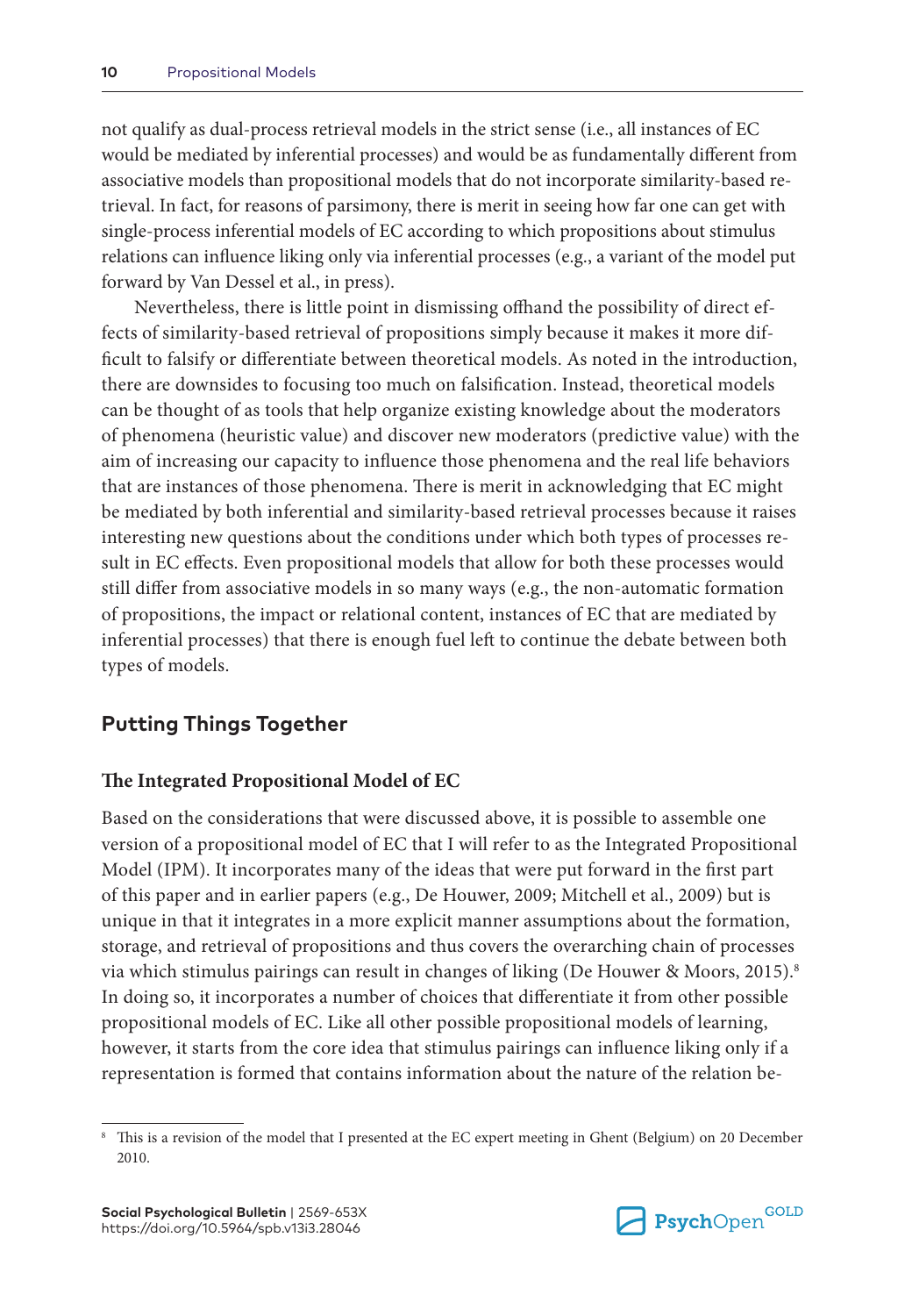

*Figure 1.* The Integrated Propositional Model. Pairings, instructions given by others, the observation of others, and the outcome of interventions in the world by the organism (jointly) lead to the formation of propositions about stimulus relations in working memory. New propositions can also be inferred from other currently entertained propositions (large grey arrow) as well as propositions that are retrieved from memory via automatic or non-automatic retrieval processes. Propositions are automatically stored in memory as episodic memory traces, although non-automatic processes such as rehearsal and elaboration can also influence memory storage. Evaluative propositions (propositions about evaluative stimulus properties) that are entertained in working memory can influence liking via both automatic and non-automatic processes.

tween stimuli. The formation of these propositions is assumed to be based on the same, largely non-automatic processes that underlie problem solving. Hence, propositions about stimulus relations can be formed not only on the basis of stimulus pairings, but also on the basis of instructions, observation, interventions, and inferential processes. The formation of propositions is thought to take place in working memory where input from external sources can be combined with input from long-term memory and other propositions that are already represented in working memory. Although the content of working memory is typically accessible to conscious awareness, working memory processes themselves can vary in terms of automaticity features (e.g., slow and effortful versus "quick-and-dirty" inferential reasoning). Once a proposition has been formed in working memory, this information can be stored in long-term memory. In line with the model of approach-avoidance effects that was put forward by Van Dessel et al. (in press), the IPM postulates that EC requires not only the formation of propositions about stimulus relations (e.g., "A co-occurs with B") but also evaluative stimulus propositions (i.e., propositions about the evaluative features of stimuli; e.g., "A is good"). Evaluative responses to stimuli only reflect the content of evaluative propositions in working memory. Hence, propositions that relate stimuli to other objects (e.g., "A causes something good", "A co-occurs with something good") can impact liking only via (automatic

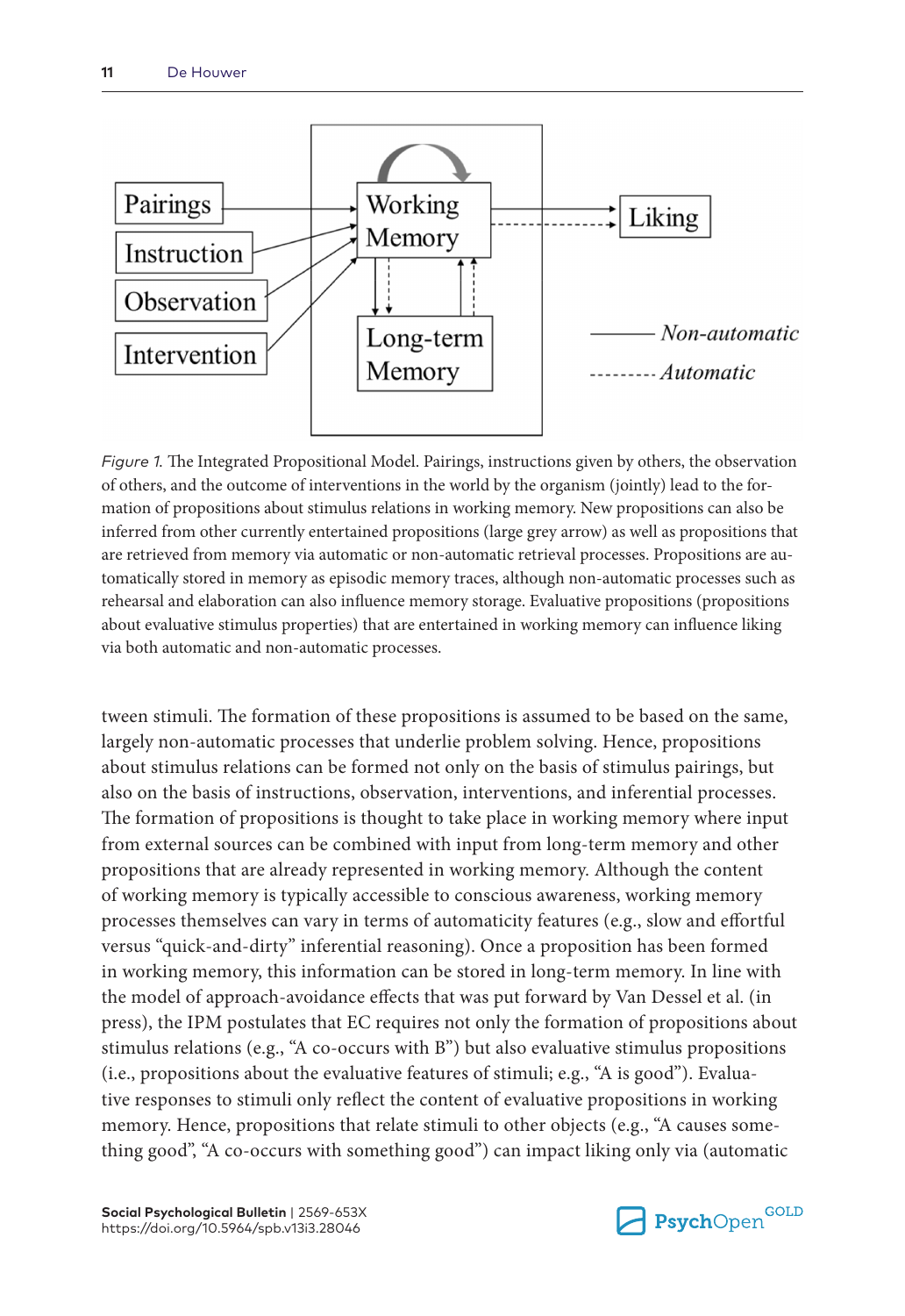or non-automatic) inferential processes that produce evaluative propositions (e.g., "A is good"; see Van Dessel et al., in press, for more details).9 Once an evaluative proposition has been formed and stored in memory, additional inferential processes can be sidestepped by similarity-based retrieval of evaluative propositions from long-term memory. Figure 1 provides a graphic illustration of the IPM.

Although it is impossible to discuss all details of the model within the confines of this article (see Van Dessel et al., in press, for a highly similar model), I will try to make the model a bit more concrete by considering the case in which a neutral picture of an unknown person is repeatedly paired with a pleasant picture of beautiful landscape. These stimulus pairings can, under certain conditions (see Van Dessel et al., in press), lead to the proposition that the picture of the person and the picture of the landscape co-occur. In line with the ideas of Van Dessel et al. (in press), this proposition can be combined with the pre-existing proposition in memory that stimuli that co-occur in space and time typically also have other things in common, including their valence. As a result, participants can infer that the person has the same valence as the landscape and thus construct the evaluative proposition that the person is good. Such inferences can be made in a careful, deliberative manner (e.g., when participants have ample time and resources to form an opinion of the novel person and have nothing else to go on other than the fact that the person and landscape co-occur) but might also be made in a more automatic manner (e.g., when participants reason in a "quick-and-dirty" manner because of a lack of time, resources, or motivation; see Van Dessel et al., in press, for more details). Evaluative propositions cannot only be constructed on the spot via inferential processes but can also be retrieved from long-term memory via similarity-based processes. Liking will be based on the evaluative propositions that are entertained in working-memory (see Footnote 9).



As noted above, other propositional models might allow for direct effects of propositions about stimulus relations (i.e., without requiring inferential processes via which evaluative propositions are formed). The IPM does not allow this route for reasons of parsimony. If it had permitted this route, additional assumptions would have been needed about when which route operates (see De Houwer, 2014b, for similar arguments in favor of single-learning-process propositional models as compared to dual-learning-process models). Unlike other models (e.g., Van Dessel et al., in press), the IPM does permit an impact of evaluative propositions on evaluative responses that are not based on inferences. This choice is based on the idea that one would need to stretch the concept of an inference in order to conceive of ways in which concrete evaluative responses can be inferred from evaluative propositions. For instance, it is difficult to see how increased activity of the corrugator muscle can be inferred from the proposition that something is bad in our definition of an inference as the process of reaching a conclusion on the basis of premises. One could, however, define an inference more broadly, as the probabilistic activation (or prediction) of information on the basis of other information (Van Dessel et al., in press), such that muscle activity might be seen as an (active) inference on the basis of prior information about one's typical response to negative stimuli (see also Friston, 2010). I believe, however, that the question of how mental representations influence behavior is a complex one that is currently not addressed in a satisfactory manner by either propositional or associative models (see Bouton, 2016, pp. 187-190). Although the choices made in the IPM can thus be justified, I put more value in highlighting theoretical questions as potentially interesting than in opting on an a priori basis for one answer to those questions. Whereas the latter might promote falsification, the former is more likely to facilitate progress in understanding psychological phenomena.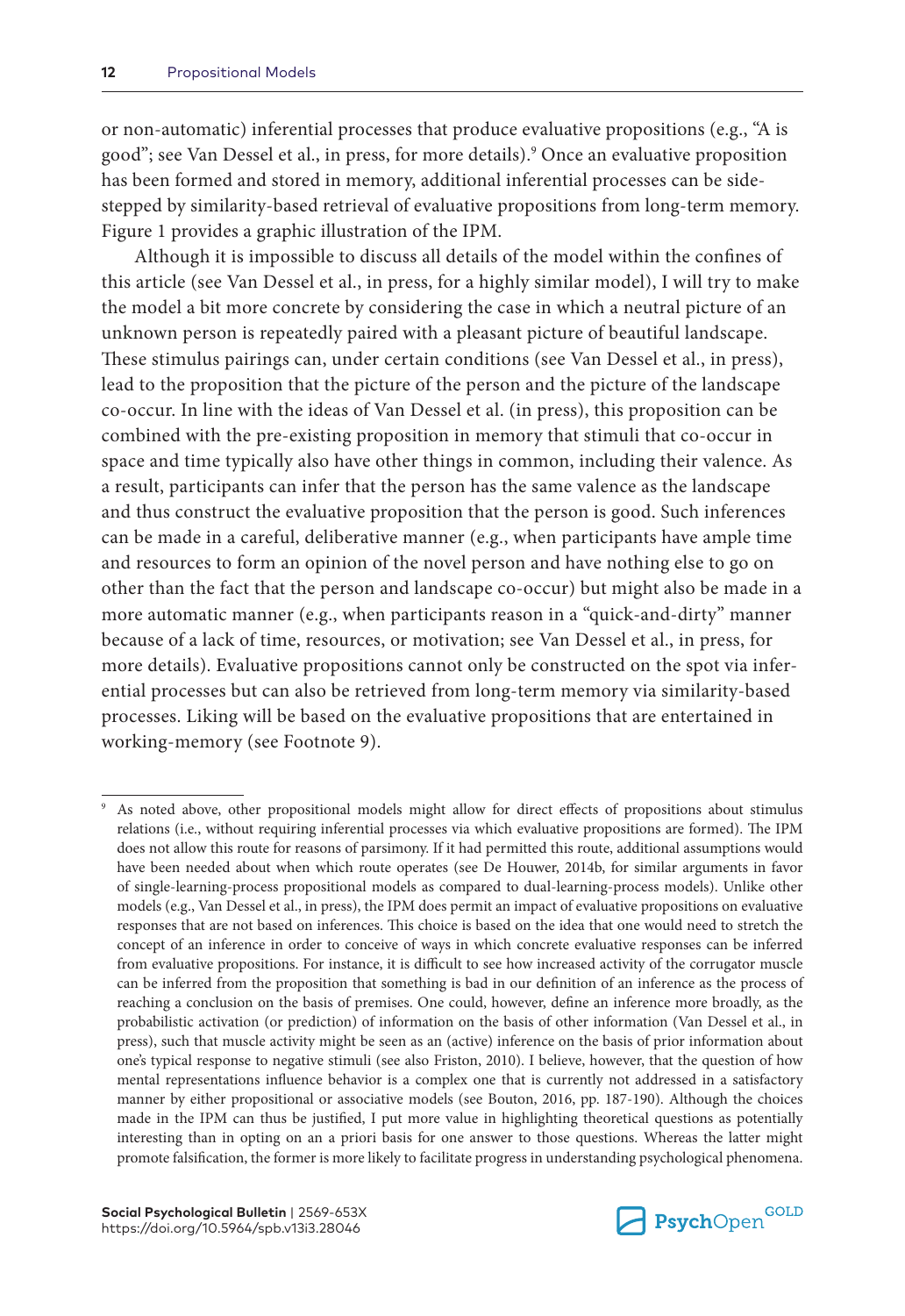#### **Heuristic and Predictive Value of the IPM**

**Impact of relational information**. The IPM, as well as all other propositional models, predicts that EC can be influenced by variables that entail information about the nature of the relation between stimuli (e.g., instructions; contextual cues). This prediction lies at the core of all propositional models of EC because the only way to explain the impact of relational information on EC is to assume that EC is mediated by representations that specify the nature of the stimulus relation. In recent years, many studies have shown that relational information can influence EC effects (e.g., Hu, Gawronski, & Balas, 2017; Moran & Bar-Anan, 2013; Zanon et al., 2014), thus supporting the idea that propositional representations do contribute to EC effects.

It is important to note, however, that the IPM and other propositional models are not necessarily contradicted by a lack of impact of relational information (e.g., a less than maximal impact of the instruction that stimuli are antonyms; Zanon et al., 2014). On the one hand, there are theoretically uninteresting reasons such as a lack of power or a partially unsuccessful manipulation of relational information. On the other hand, as noted already by De Houwer (2009), it is also important to remember that a person can simultaneously entertain several propositions about a stimulus relation (e.g., "A *co-occurs with* B", "A *is an antonym of* B"; e.g., Zanon et al., 2014). Likewise, different persons can form different propositions after experiences of the same pairings. Hence, a less than maximal impact of relational information on EC could result from the fact that the observed changes in liking are (to some extent) mediated by propositions that do not encode certain types of relational information (e.g., "A *co-occurs with* B"). Note that for the same reasons, evidence for a unique impact of actual stimulus co-occurrences independent of the impact of relational information (see Moran, Bar-Anan, & Nosek, 2016) would also not refute the IPM or other propositional models. Stimulus co-occurrences can lead to the proposition that the stimuli co-occur, which might influence liking on top of the impact of other propositions that do specify the nature of the relation in more detail (e.g., A *is opposite to* B). In other words, multiple propositions could simultaneously bias EC effects. These assumptions do not make the IPM unfalsifiable but increase its power to make novel, testable predictions. For instance, variables that selectively influence the evaluative implications of certain propositions (e.g., that undermine the assumption that co-occurring stimuli have the same valence; see Van Dessel et al., in press) should have selective effects on EC (e.g., increase the probability of reversed EC effects when stimuli are said to be opposite).

**Impact of instructions, observation, interventions, and inferences**. The IPM postulates that the formation of propositions has much in common with problem solving. The IPM therefore predicts that (1) even in the absence of pairings, other sources of information might also lead to changes in liking, (2) those changes in liking resemble EC to the extent that the other sources convey the same information as actual stimulus pairings, and (3) the impact of one source of information can heavily depend on the information provided via other sources.

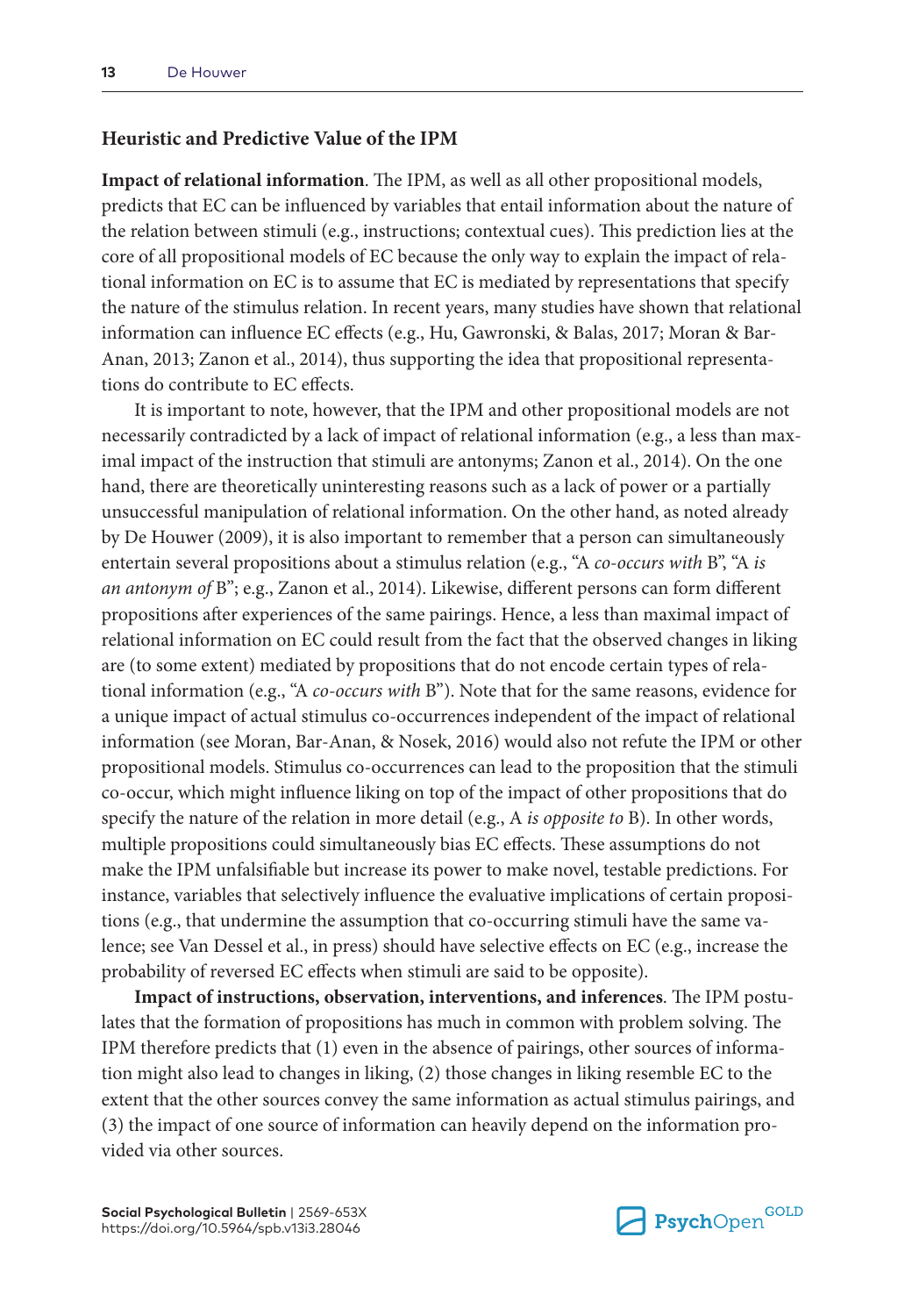Regarding the first prediction, it has now been established that mere instructions about stimulus pairings (e.g., "A will be paired with B") do indeed result in changes in liking (e.g., Gast & De Houwer, 2013; Hütter & De Houwer, 2017). Second, there are many similarities between EC and the effects of instructions about stimulus pairings. Just like actual stimulus pairings, pairing-instructions have an impact not only on explicit but also implicit (i.e., automatic) evaluations as captured by tasks such as the Implicit Association Test (IAT; e.g., Gast & De Houwer, 2013). Likewise, EC studies on extinction and contingency suggest that co-occurrences of stimuli have a bigger impact than stimuli presented on their own, irrespective of whether those events are experienced or merely instructed (e.g., Gast & De Houwer, 2013). Moreover, studies by Kurdi and Banaji (2017) suggest that pairing-instructions and actual pairings produce the same magnitude of changes in liking. In fact, in those studies, combining instructions about stimulus pairings with actual stimulus pairings did not result in a stronger effect than the instructions alone. From the perspective of the IPM, these findings are to be expected when instructions provide the same information about stimulus relations as experiencing actual stimulus pairings. Nevertheless, the IPM does allow for dissociations between the effects of different sources of information simply because the content of the information provided by each source can differ. For instance, the actual experience of events is typically richer than what can be expressed in words. One should, however, be able to reduce these differences by super-charging the instructions with information that is otherwise uniquely available in experience (e.g., by describing the stimuli more vividly or asking participants to engage in mental imagery).

With regard to the third prediction (interactions between different sources of information), research on the impact of verbal relational information on EC (e.g., Moran & Bar-Anan, 2013; Zanon et al., 2014) already shows that verbal instructions can moderate the impact of stimulus pairings on liking. In a similar vein, a study reported by Gast and De Houwer (2013, Experiment 2b) demonstrates that changes in liking that are produced by *actual pairings* can be reduced by giving counterconditioning *instructions* (i.e., telling participants that the stimulus that was previously paired with a positive stimulus will now be paired with a negative stimulus and vice versa). Although much more research is needed on interactions between the effects of stimulus pairings and the effects of other sources of information on liking, the results of Gast and De Houwer thus suggest that these interactions can be very powerful.

**EC can have features of non-automaticity**. The assumption that the formation of propositions is similar to problem solving has implications not only for the type of events that influence changes in liking (e.g., pairings, instructions) but also for the conditions under which stimulus pairings influence liking. More specifically, it implies that most instances of EC occur only after people become aware of the stimulus pairings, when people have ample time and resources to process information, and when they have the goal to learn. As noted above, there is strong evidence to support these assumptions (e.g., Corneille & Stahl, 2018; Hofmann et al., 2010).

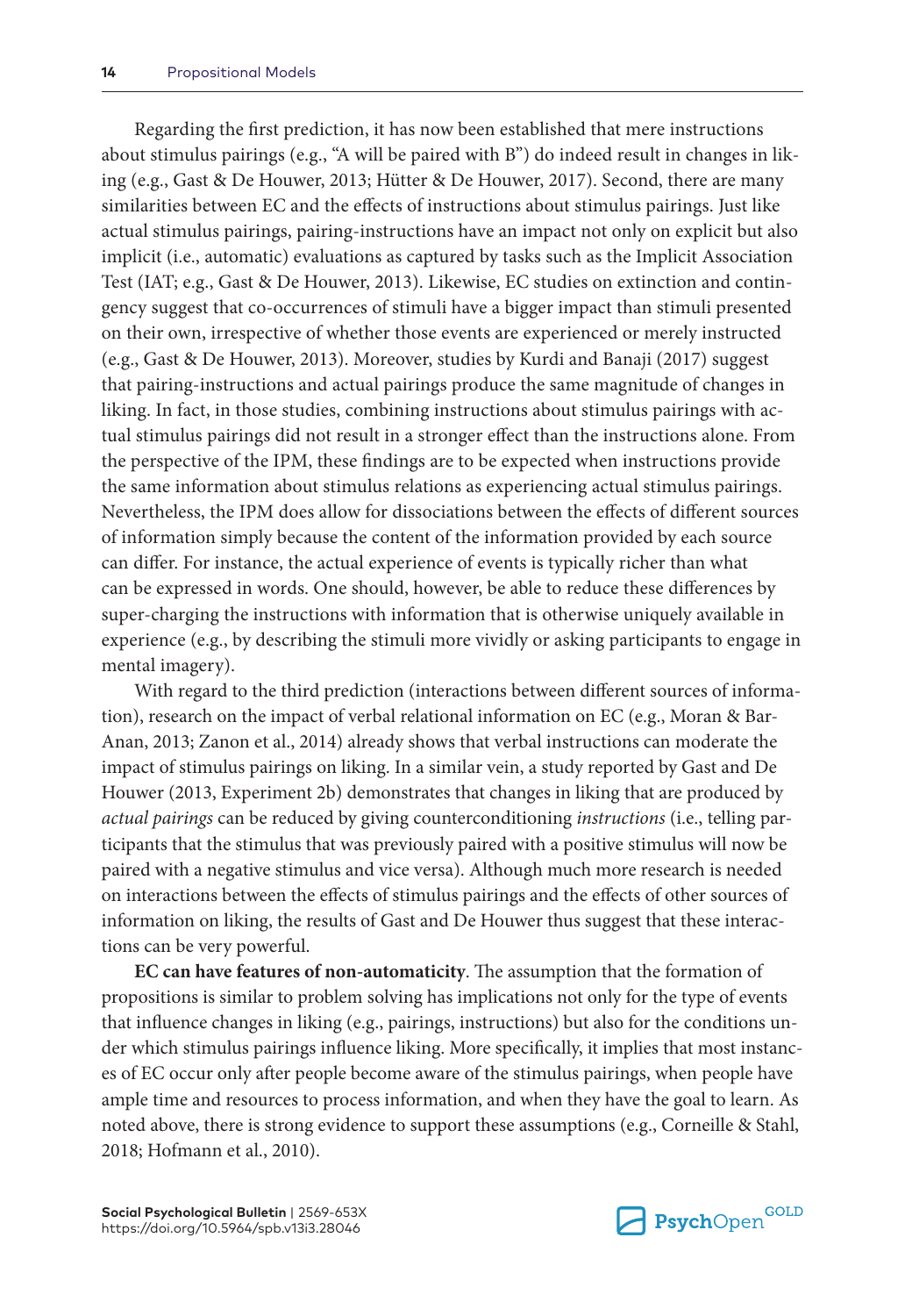**EC can have features of automaticity**. Although the IPM implies that most instances of EC have features of non-automaticity, it also allows for the possibility that some instances of EC have features of automaticity. First of all, just like problem solving can sometimes be fast and effortless, propositions about stimulus relations might sometimes be formed quickly and with little effort. According to the IPM, however, EC can arise only after a conscious proposition of the stimulus relation has been formed. Second, once such a proposition has been formed, it can influence liking automatically via automatic inferential processes that result in the formation of evaluative propositions. Evaluative propositions that have been stored in long-term memory can influence liking also directly via similarity-based retrieval.

Based on the latter two assumptions, the IPM predicts that stimulus pairings, instructions about stimulus pairings, and instructions about evaluative stimulus properties can influence implicit evaluations. It also allows the IPM to account for instances of EC in which participants no longer consciously remember propositions about stimulus pairings and, relatedly, memory-independent EC effects as captured by multinomial processing tree models (see Hütter & De Houwer, 2017, for more details). Finally, because propositions can have automatic effects on liking, it is possible that some EC effects are difficult to control (Gawronski, Balas, & Creighton, 2014). It is important to note that all of these predictions simply follow from what is known about inferential reasoning and memory retrieval in general. Although the IPM does not contain a fully developed theory of inferential reasoning or memory, it implies that the properties of inferential reasoning and memory retrieval in general will also apply to EC. Hence, these are not post-hoc assumptions. Moreover, they provide the basis for generating new predictions. For instance, the IPM predicts that one should be able to find evidence for the involvement of propositional representations or inferential processes in instances of automatic EC. As noted above, this prediction can be tested by manipulating variables that entail relational information (e.g., Zanon et al., 2014), by examining whether mere instructions about stimulus pairings lead to the same automatic effects as actual pairings (see Hütter & De Houwer, 2017, for an example of this approach), or by testing whether variables that moderate the output of inferential processes also moderate EC (e.g., a person's assumptions about whether stimuli that co-occur have the same valence; see Van Dessel et al., in press). This again illustrates the predictive value of the IPM and the way it differs from other models of EC.

**Dissociations between different instances of EC.** Because different instances of EC can involve (a) different ways of forming propositions, (b) propositions about different aspects of a stimulus relation, and (c) different retrieval processes, the IPM predicts that dissociations can be found between different instances of EC. Above, I already hinted at the fact that different instances of EC might be differentially sensitive to relational information, depending on which propositions mediate EC (e.g., A *is somehow related* to B vs A *is a synonym of* B). Dissociations between instances of EC can also arise because they involve different retrieval processes. Consider instances of conditioned changes in implicit (automatic) liking (e.g., IAT scores). Within the IPM, these changes are mediated by au-

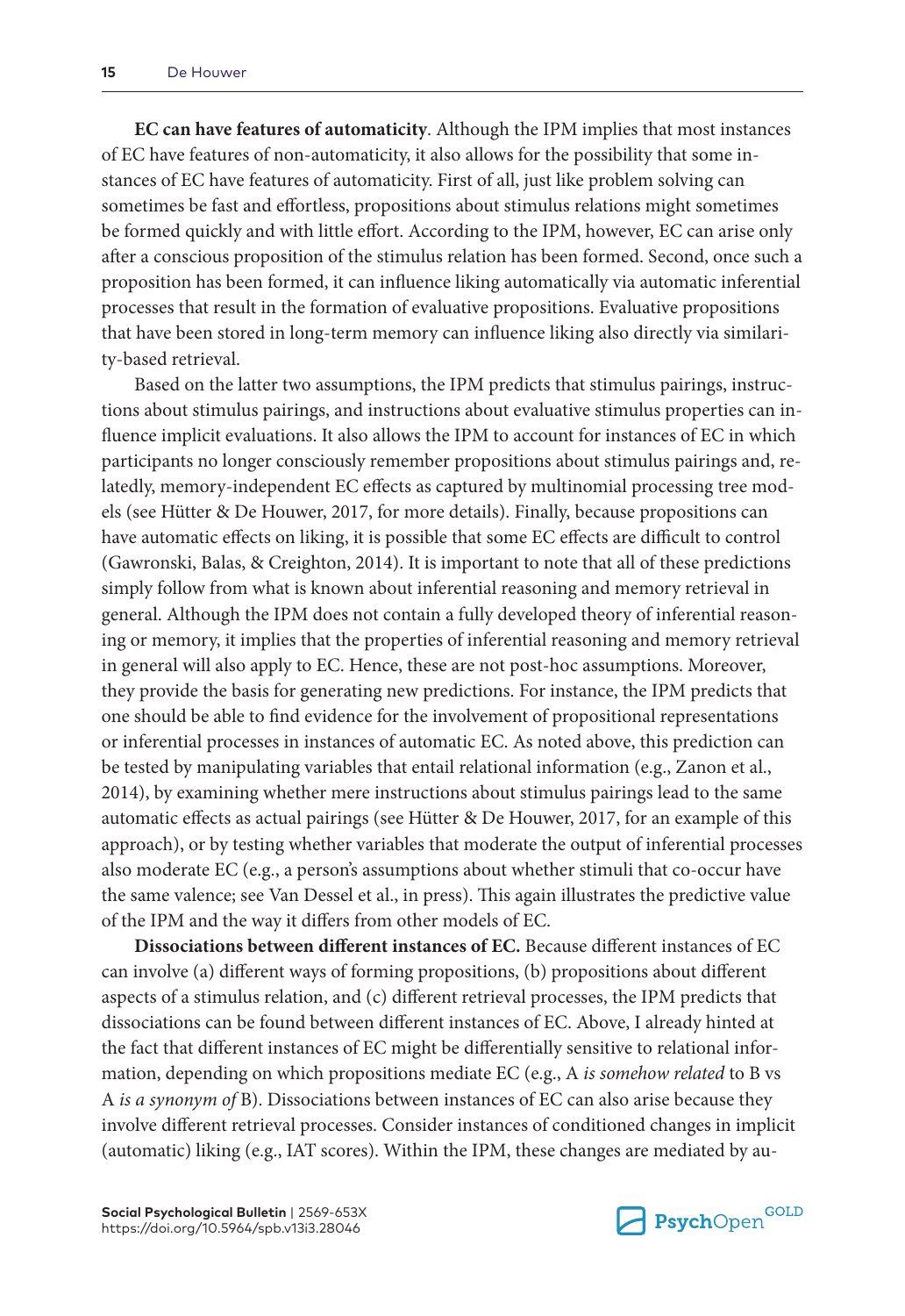tomatic retrieval processes that are difficult to control. Hence, stimulus pairings can influence implicit liking even when participants have the intention to ignore them. Changes in explicit liking, on the other hand, are often based on non-automatic inferential processes (although they could also sometimes be based on automatic processes, as is the case when people rely on their gut feelings to determine their conscious opinions; Gawronski et al., 2016). Hence, the IPM is compatible with the observation that efforts to control EC have a bigger impact on explicit than on implicit liking (e.g., Gawronski et al., 2014). Although other models can also account for these results (e.g., Gawronski & Bodenhausen, 2006), again note that the IPM uniquely predicts that dissociations like these would arise even if the (implicit and explicit) changes in liking are based only on instructions in the absence of any stimulus pairings (see Van Dessel, De Houwer, Gast, Smith, & De Schryver, 2016, for related evidence in the context of approach-avoid learning research). This again illustrates the predictive value of the IPM.

## **Concluding Thoughts About the Limitations and Strengths of Propositional Models**

Despite my efforts to clarify some of the assumptions of propositional models of EC in general and the IPM specifically, it will remain difficult if not impossible to refute these models. Consider the core assumption that EC is mediated by the formation of propositions about stimulus relations. It is likely that any empirical finding that questions this core assumption can be accommodated by adding or changing assumptions about the content of the mediating propositions or the processes that create and operate on those representations (De Houwer, Gawronski, & Barnes-Holmes, 2013). As I noted in the introduction, this problem is not unique to the class of propositional models but also applies to the class of association formation models (Miller & Escobar, 2001) and other classes of cognitive theories (Barsalou, 1990). Additionally, individual association formation models are often difficult to disprove because researchers tend to rescue their pet model from falsification by changing it in a post-hoc manner. The difficulty to refute models should, however, not stop us from using them. Even when they cannot be refuted, they can still allow researchers to conceptualize existing empirical knowledge (i.e., they have heuristic value) or to formulate new predictions and thus discover new empirical facts (i.e., they have predictive value). There can be little doubt that propositional models of EC have considerable heuristic and predictive value (e.g., Corneille & Stahl, 2018; Hofmann et al., 2010).

Despite their proven predictive value, the capacity of propositional models to specify exact predictions is still constrained by a lack of detail. Without specific assumptions about how propositions are formed, the variables that determine the relational content of the propositions, the link between relational content and changes in liking, the nature of inferential and similarity-based retrieval processes, and the interactions between these factors, it will remain difficult to generate specific predictions for specific situations. Having said this, the current lack of detail is understandable in light of the complexity and multitude of

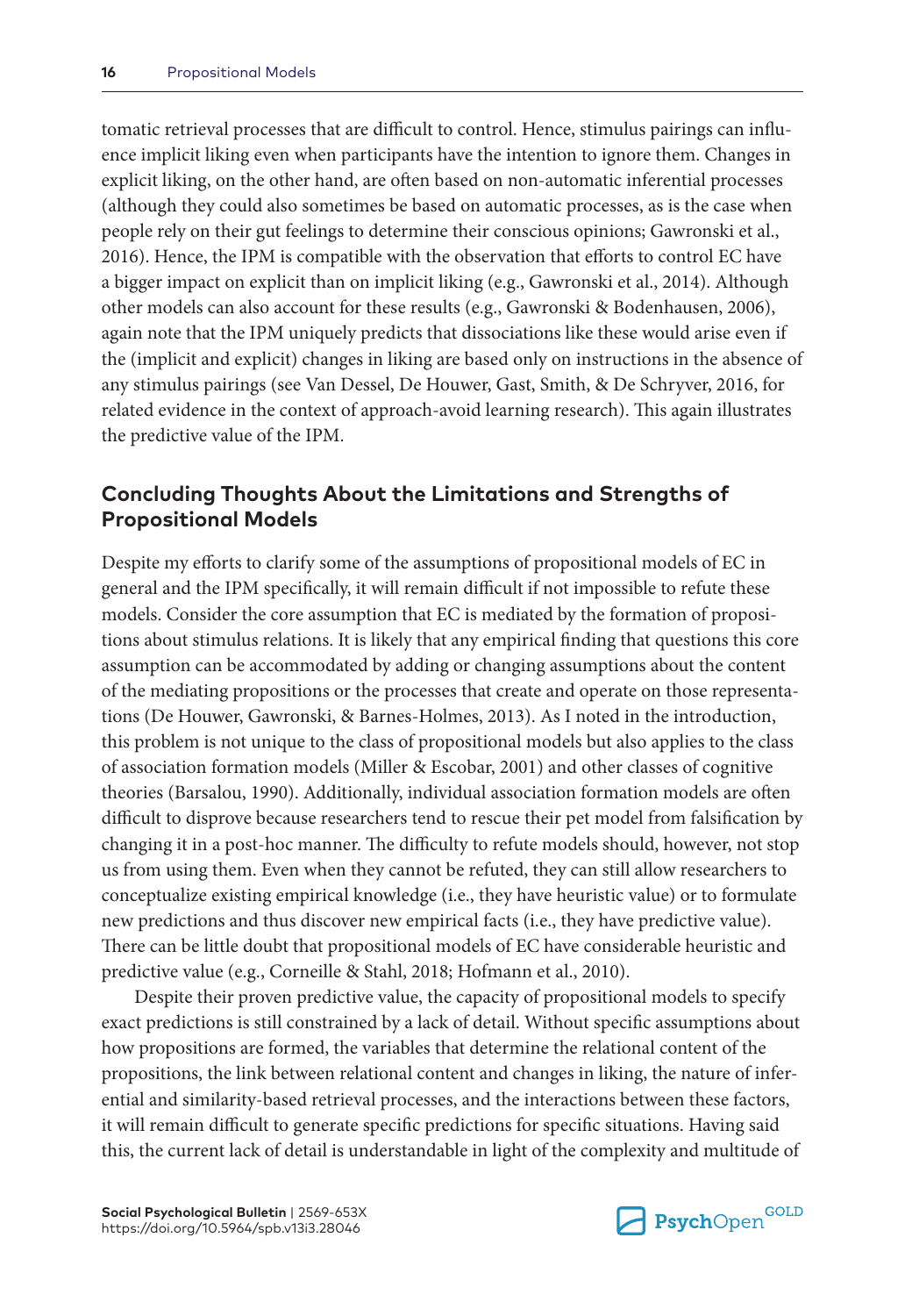the processes that, according to propositional models, are involved in EC. A fully detailed propositional model of EC would encompass a detailed model of problem solving, attribution, relational processing, memory retrieval, inferences, and liking. In other words, it would require an almost perfect understanding of human cognition and behavior.<sup>10</sup> Nevertheless, by highlighting the wide range of processes that are important for EC, propositional models orient EC researchers toward the existing literature on these different processes (also see Boddez, De Houwer, & Beckers, 2017). Propositional models therefore entail the promise that by learning more about these processes, we can learn more about EC (and vice versa). As such, they reveal potential links between EC and many other psychological phenomena that involve similar processes. It is this orienting function of propositional models that might well turn out to be their main strength.

## **Funding**

The preparation of this paper was made possible by Methusalem Grant BOF16/MET\_V/002 of Ghent University.

## **Competing Interests**

The author has declared that no competing interests exist.

## **Acknowledgements**

I thank Sean Hughes, Pieter Van Dessel, Olivier Corneille, and an anonymous reviewer for their helpful comments on earlier drafts of this paper.

## **References**

Barsalou, L. W. (1990). On the indistinguishability of exemplar memory and abstraction in category representation. In T. K. Srull & R. S. Wyer Jr. (Eds.), *Content and process specificity in the effects of prior experiences: Advances in social cognition* (Vol. 3, pp. 61-88). Hillsdale, NJ, USA: Erlbaum.



<sup>&</sup>lt;sup>10</sup> The conclusion that EC depends on all these processes might be disconcerting for those who hoped to find a simple, non-cognitive learning mechanism underlying EC. They might even wonder whether there is any reason for focusing on EC if the processes underlying it are essentially the same as those involved in other well-known phenomena such as persuasion. For me, the true merit of EC research lies in the unique source of liking that it focuses on: spatio-temporal pairings of events. Although the mechanisms via which pairings and persuasive messages influence liking might be fundamentally the same, the difference in the events that set these mechanisms in motion could have important theoretical and practical implications (see De Houwer & Hughes, 2016, for a more detailed discussion). To further our understanding of how our likes and dislikes come about, these complexities should be embraced rather than discounted.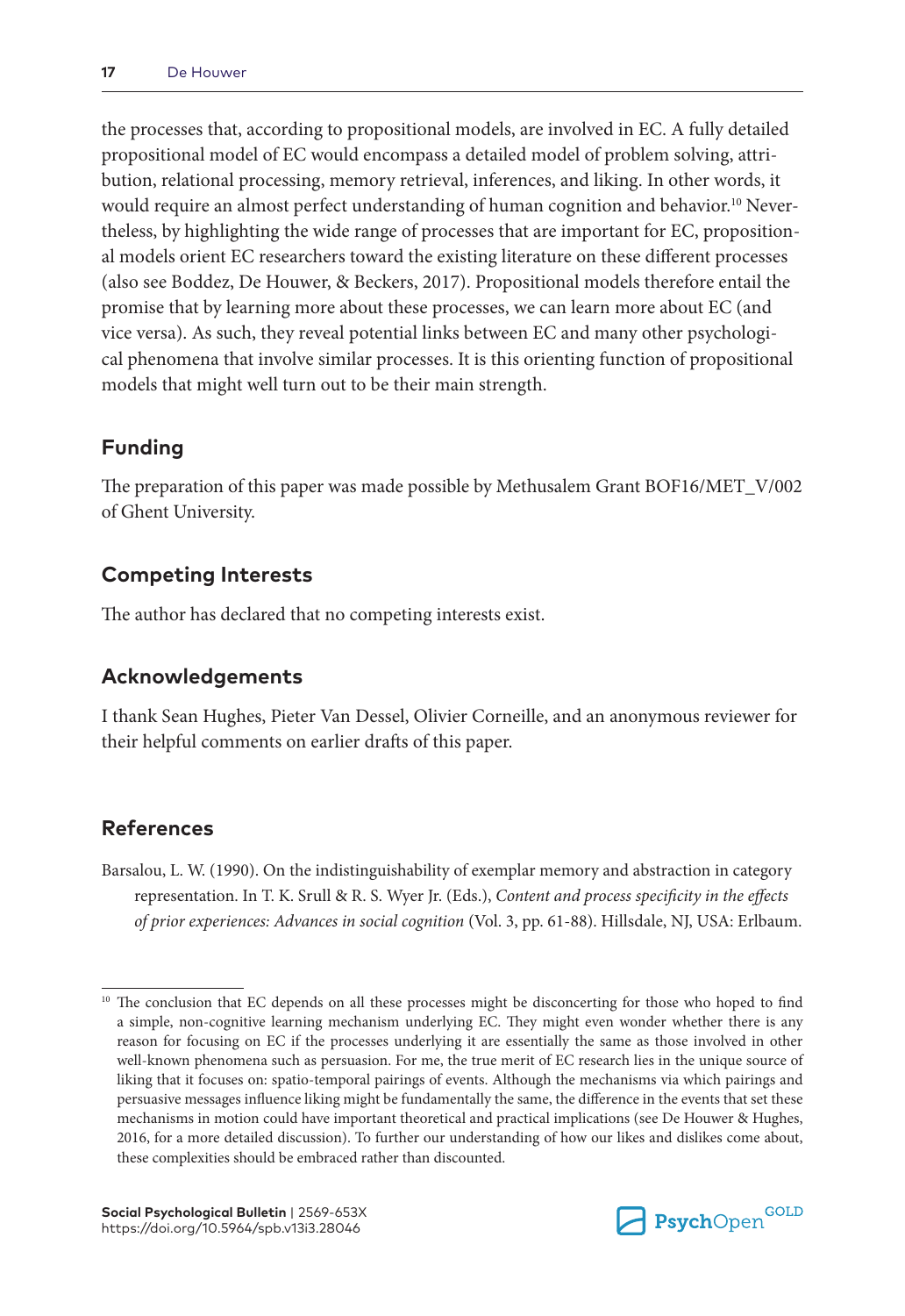- Boddez, Y., De Houwer, J., & Beckers, T. (2017). The inferential reasoning theory of causal learning: Towards a multi-process propositional account. In M. R. Waldmann (Ed.), *The Oxford handbook of causal reasoning*. Oxford, United Kingdom: Oxford University Press.
- Bouton, M. E. (2016). *Learning and behavior: A contemporary synthesis* (2nd ed). Sunderland, MA, USA: Sinauer Associates.
- Cheng, P. W. (1997). From covariation to causation: A causal power theory. *Psychological Review*, *104*(2), 367–405. <https://doi.org/10.1037/0033-295X.104.2.367>
- Corneille, O., & Stahl, C. (2018). Associative attitude learning: A closer look at evidence and how it relates to attitude models. *Personality and Social Psychology Review*. Advance online publication. <https://doi.org/10.1177/1088868318763261>
- De Houwer, J. (1998). Leren is eenvoudig, doen is moeilijk: Een nieuwe visie op het onderscheid tussen evaluatieve en Pavloviaanse conditionering [Learning is simple, performance is difficult: A new vision on the distinction between evaluative and Pavlovian conditioning]. *Gedragstherapie*, *31*, 49–66.
- De Houwer, J. (2007). A conceptual and theoretical analysis of evaluative conditioning. *The Spanish Journal of Psychology*, *10*(2), 230–241.<https://doi.org/10.1017/S1138741600006491>
- De Houwer, J. (2009). The propositional approach to associative learning as an alternative for association formation models. *Learning & Behavior*, *37*(1), 1–20.<https://doi.org/10.3758/LB.37.1.1>
- De Houwer, J. (2014a). A propositional model of implicit evaluation. *Social and Personality Psychology Compass*, *8*(7), 342–353. <https://doi.org/10.1111/spc3.12111>
- De Houwer, J. (2014b). Why a propositional single-process model of associative learning deserves to be defended. In J. W. Sherman, B. Gawronski, & Y. Trope (Eds.), *Dual processes in social psychology* (pp. 530-541). New York, NY, USA: Guilford Press.
- De Houwer, J., & Beckers, T. (2002). A review of recent developments in research and theory on human contingency learning. *Quarterly Journal of Experimental Psychology*, *55*(4b), 289–310. <https://doi.org/10.1080/02724990244000034>
- De Houwer, J., Gawronski, B., & Barnes-Holmes, D. (2013). A functional-cognitive framework for attitude research. *European Review of Social Psychology*, *24*(1), 252–287. [https://doi.org/10.1080/](https://doi.org/10.1080/10463283.2014.892320) [10463283.2014.892320](https://doi.org/10.1080/10463283.2014.892320)
- De Houwer, J., & Hughes, S. (2016). Evaluative conditioning as a symbolic phenomenon: On the relation between evaluative conditioning, evaluative conditioning via instructions, and persuasion. *Social Cognition, 34*(5), 480–494.<https://doi.org/10.1521/soco.2016.34.5.480>
- De Houwer, J., & Moors, A. (2015). Levels of analysis in social psychology. In B. Gawronski & G. Bodenhausen (Eds.), *Theory and explanation in social psychology* (pp. 24-40). New York, NY, USA: Guilford Press.
- Friston, K. (2010). The free-energy principle: A unified brain theory? *Nature Reviews. Neuroscience*, *11*(2), 127–138.<https://doi.org/10.1038/nrn2787>
- Gast, A., & De Houwer, J. (2013). The influence of extinction and counterconditioning instructions on evaluative conditioning effects. *Learning and Motivation*, *44*(4), 312–325. [https://doi.](https://doi.org/10.1016/j.lmot.2013.03.003) [org/10.1016/j.lmot.2013.03.003](https://doi.org/10.1016/j.lmot.2013.03.003)

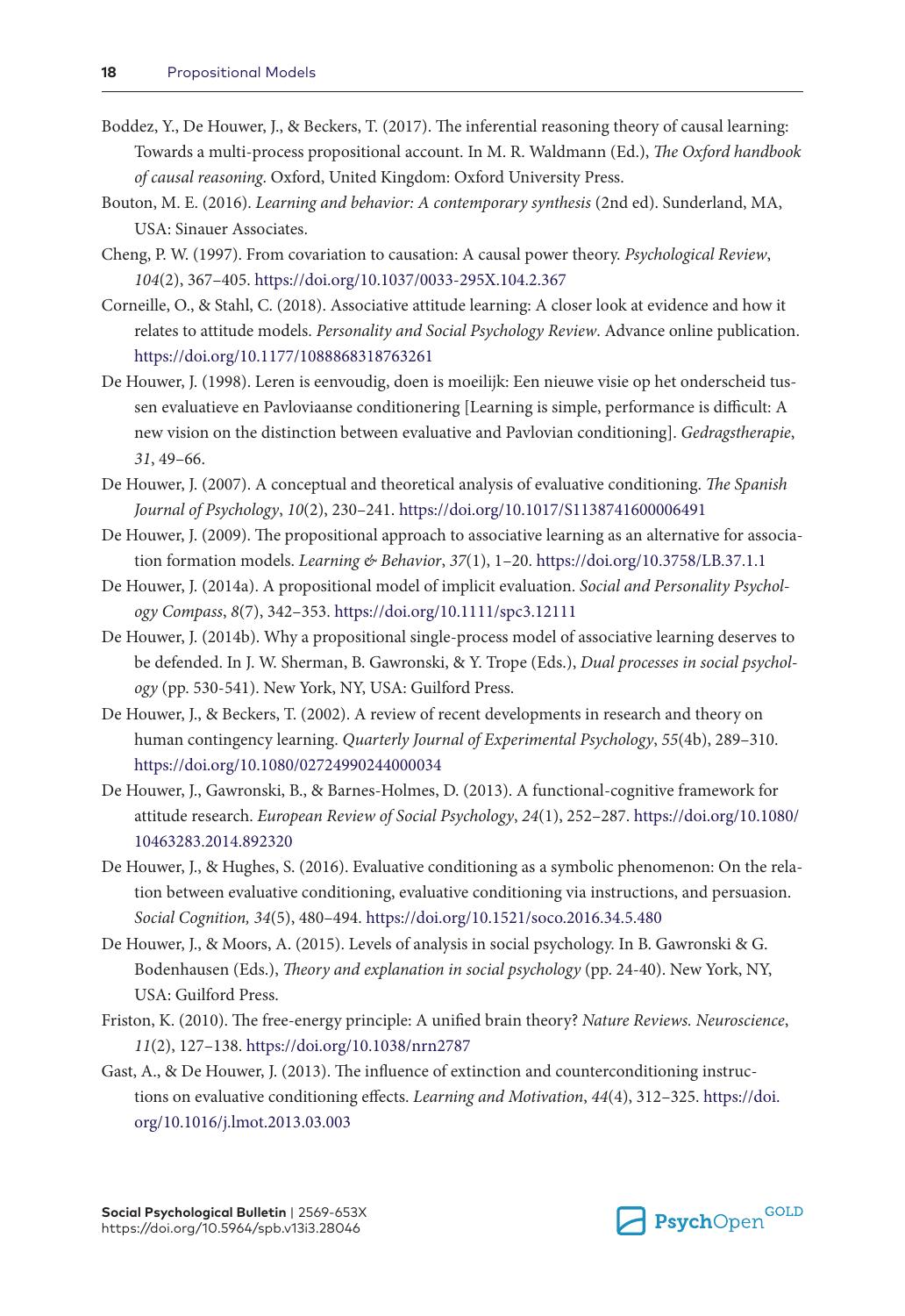- Gast, A., & Rothermund, K. (2011). I like it because I said that I like it: Evaluative conditioning effects can be based on stimulus-response learning. *Journal of Experimental Psychology: Animal Behavior Processes, 37*(4), 466–476. <https://doi.org/10.1037/a0023077>
- Gawronski, B., Balas, R., & Creighton, L. A. (2014). Can the formation of conditioned attitudes be intentionally controlled? *Personality and Social Psychology Bulletin*, *40*(4), 419–432. [https://doi.](https://doi.org/10.1177/0146167213513907) [org/10.1177/0146167213513907](https://doi.org/10.1177/0146167213513907)
- Gawronski, B., Balas, R., & Hu, X. (2016). What do I know about it versus how do I feel about it? A theoretical analysis of response processes in evaluative conditioning. *Social Cognition*, *34*(5), 357–381.<https://doi.org/10.1521/soco.2016.34.5.357>
- Gawronski, B., & Bodenhausen, G. V. (2006). Associative and propositional processes in evaluation: An integrative review of implicit and explicit attitude change. *Psychological Bulletin*, *132*(5), 692–731.<https://doi.org/10.1037/0033-2909.132.5.692>
- Gentner, D. (2016). Language as cognitive toolkit: How language supports relational thought. *The American Psychologist*, *71*(8), 650–657.<https://doi.org/10.1037/amp0000082>
- Heider, F. (1958). *The psychology of interpersonal relations*. New York, NY, USA: Wiley.
- Hintzman, D. L. (1986). "Schema abstraction" in a multiple-trace memory model. *Psychological Review*, *93*(4), 411–428. <https://doi.org/10.1037/0033-295X.93.4.411>
- Hofmann, W., De Houwer, J., Perugini, M., Baeyens, F., & Crombez, G. (2010). Evaluative conditioning in humans: A meta-analysis. *Psychological Bulletin*, *136*(3), 390–421. [https://doi.org/10.1037/](https://doi.org/10.1037/a0018916) [a0018916](https://doi.org/10.1037/a0018916)
- Hu, X., Gawronski, B., & Balas, R. (2017). Propositional versus dual-process accounts of evaluative conditioning: I. The effects of co-occurrence and relational information on implicit and explicit evaluations. *Personality and Social Psychology Bulletin*, *43*(1), 17–32. [https://doi.](https://doi.org/10.1177/0146167216673351) [org/10.1177/0146167216673351](https://doi.org/10.1177/0146167216673351)
- Hughes, S. (2012). *Why we like what we like: A functional approach to the study of human evaluative responding.* (Doctoral dissertation, National University of Ireland, Maynooth, Ireland). Retrieved from <http://eprints.maynoothuniversity.ie/4329/>
- Hughes, S., de Almeida, J. H., Stewart, I., Barnes-Holmes, D., Van Dessel, P., & De Houwer, J. (2018). *On the symbolic generalization of likes and dislikes.* Manuscript submitted for publication.
- Hughes, S., Ye, Y., Van Dessel, P., & De Houwer, J. (2018). When people co-occur with good or bad events: Graded effects of relational qualifiers on evaluative conditioning. *Personality and Social Psychology Bulletin*. Advance online publication.<https://doi.org/10.1177/0146167218781340>
- Hummel, J. E. (2010). Symbolic vs. associative learning. *Cognitive Science*, *34*(6), 958–965. [https://](https://doi.org/10.1111/j.1551-6709.2010.01096.x) [doi.org/10.1111/j.1551-6709.2010.01096.x](https://doi.org/10.1111/j.1551-6709.2010.01096.x)
- Hummel, J. E., & Holyoak, K. J. (2003). A symbolic-connectionist theory of relational inference and generalization. *Psychological Review*, *110*(2), 220–264. [https://doi.org/10.1037/0033-](https://doi.org/10.1037/0033-295X.110.2.220) [295X.110.2.220](https://doi.org/10.1037/0033-295X.110.2.220)
- Hütter, M., & De Houwer, J. (2017). Examining the contributions of memory-dependent and memory-independent components to evaluative conditioning via instructions. *Journal of Experimental Social Psychology*, *71*, 49–58.<https://doi.org/10.1016/j.jesp.2017.02.007>

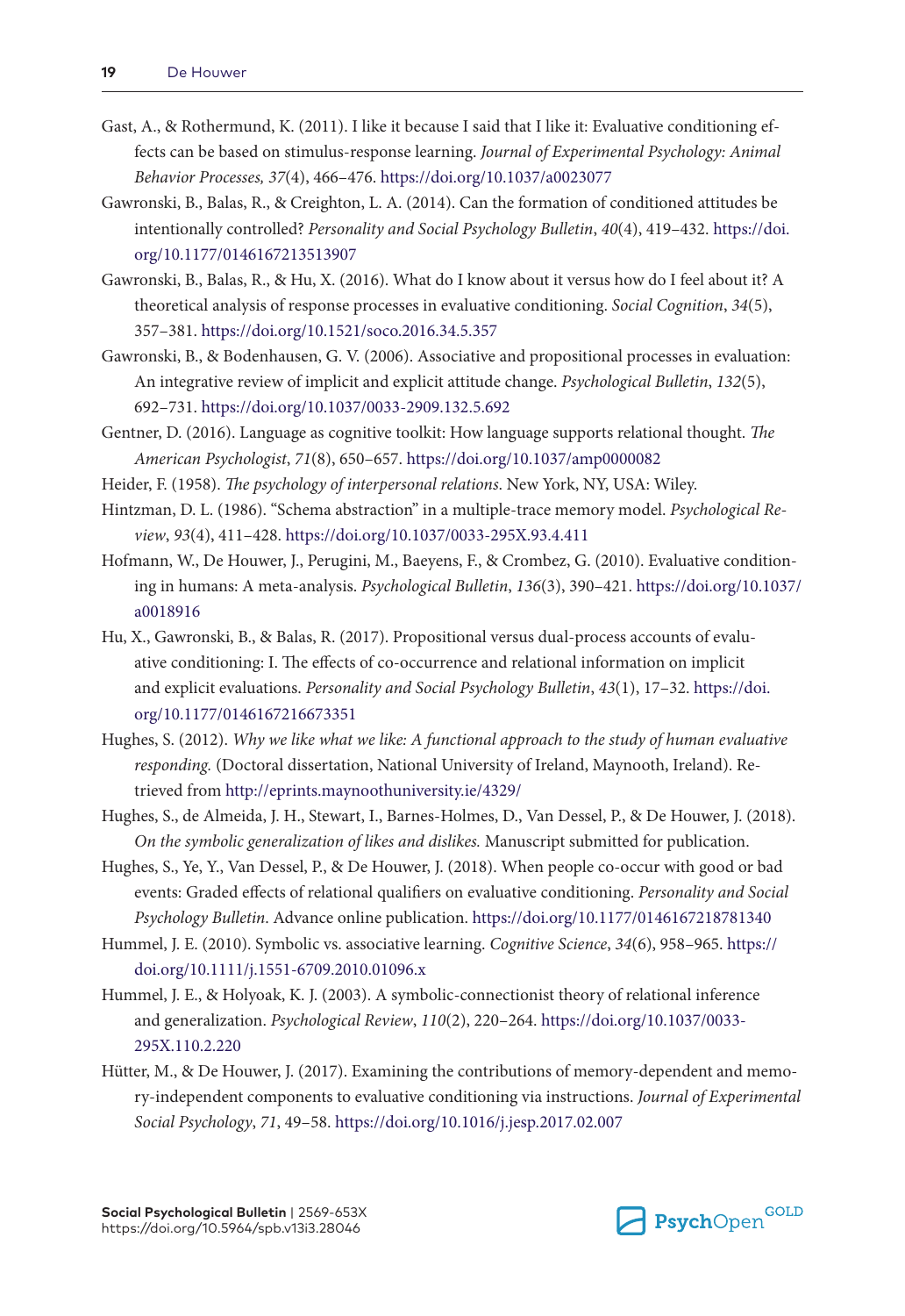- Jozefowiez, J. (in press). Associative versus predictive processes in Pavlovian conditioning. *Behavioural Processes*.
- Kurdi, B., & Banaji, M. R. (2017). Repeated evaluative pairings and evaluative statements: How effectively do they shift implicit attitudes? *Journal of Experimental Psychology: General*, *146*(2), 194–213.<https://doi.org/10.1037/xge0000239>
- Lagnado, D. A., Waldmann, M. R., Hagmayer, Y., & Sloman, S. A. (2007). Beyond covariation: Cues to causal structure. In A. Gopnik & L. Schulz (Eds.), *Causal learning: Psychology, philosophy, and computation* (pp. 154-172). New York, NY, USA: Oxford University Press.
- Lakatos, I. (1970). Falsification and the methodology of scientific research programmes. In I. Lakatos & A. Musgrave (Eds.), *Criticism and the growth of knowledge* (pp. 91-195). Cambridge, United Kingdom: Cambridge University Press.
- Levey, A. B., & Martin, I. (1975). Classical conditioning of human 'evaluative' responses. *Behaviour Research and Therapy, 13*(4), 211–226.
- Medin, D. L., & Schaffer, M. M. (1978). Context theory of classification learning. *Psychological Review*, *85*(3), 207–238. <https://doi.org/10.1037/0033-295X.85.3.207>
- Metzinger, T., & Wiese, W. (2017) *Philosophy and predictive processing*. Frankfurt am Main, Germany: MIND Group.
- Miller, R. R., & Escobar, M. (2001). Contrasting acquisition-focused and performance-focused models of behavior change. *Current Directions in Psychological Science*, *10*(4), 141–145. [https://doi.](https://doi.org/10.1111/1467-8721.00135) [org/10.1111/1467-8721.00135](https://doi.org/10.1111/1467-8721.00135)
- Mitchell, C. J., De Houwer, J., & Lovibond, P. F. (2009). The propositional nature of human associative learning. *Behavioral and Brain Sciences*, *32*(2), 183–198. [https://doi.org/10.1017/](https://doi.org/10.1017/S0140525X09000855) [S0140525X09000855](https://doi.org/10.1017/S0140525X09000855)
- Moors, A. (2014). Examining the mapping problem in dual process models. In J. W. Sherman, B. Gawronski, & Y. Trope (Eds.), *Dual process theories of the social mind* (pp. 20–34). New York, NY, USA: Guilford Press.
- Moors, A. (2016). Automaticity: Componential, causal, and mechanistic explanations. *Annual Review of Psychology*, *67*(1), 263–287.<https://doi.org/10.1146/annurev-psych-122414-033550>
- Moran, T., & Bar-Anan, Y. (2013). The effect of object–valence relations on automatic evaluation. *Cognition and Emotion*, *27*(4), 743–752.<https://doi.org/10.1080/02699931.2012.732040>
- Moran, T., Bar-Anan, Y., & Nosek, B. A. (2016). The assimilative effect of co-occurrence on evaluation above and beyond the effect of relational qualifiers. *Social Cognition*, *34*(5), 435–461. <https://doi.org/10.1521/soco.2016.34.5.435>
- Rescorla, R. A., & Wagner, A. R. (1972). A theory of Pavlovian conditioning: Variations in the effectiveness of reinforcement and nonreinforcement. In A. H. Black & W. F. Prokasy (Eds.), *Classical conditioning II: Current research and theory* (pp. 64-99). New York, NY, USA: Appleton-Century-Crofts.
- Sanborn, A. N., & Chater, N. (2016). Bayesian brains without probabilities. *Trends in Cognitive Sciences, 20*(12), 883–893.<https://doi.org/10.1016/j.tics.2016.10.003>
- Schmidt, J. R., De Houwer, J., & Rothermund, K. (2016). The Parallel Episodic Processing (PEP) model 2.0: A single computational model of stimulus-response binding, contingency learning,